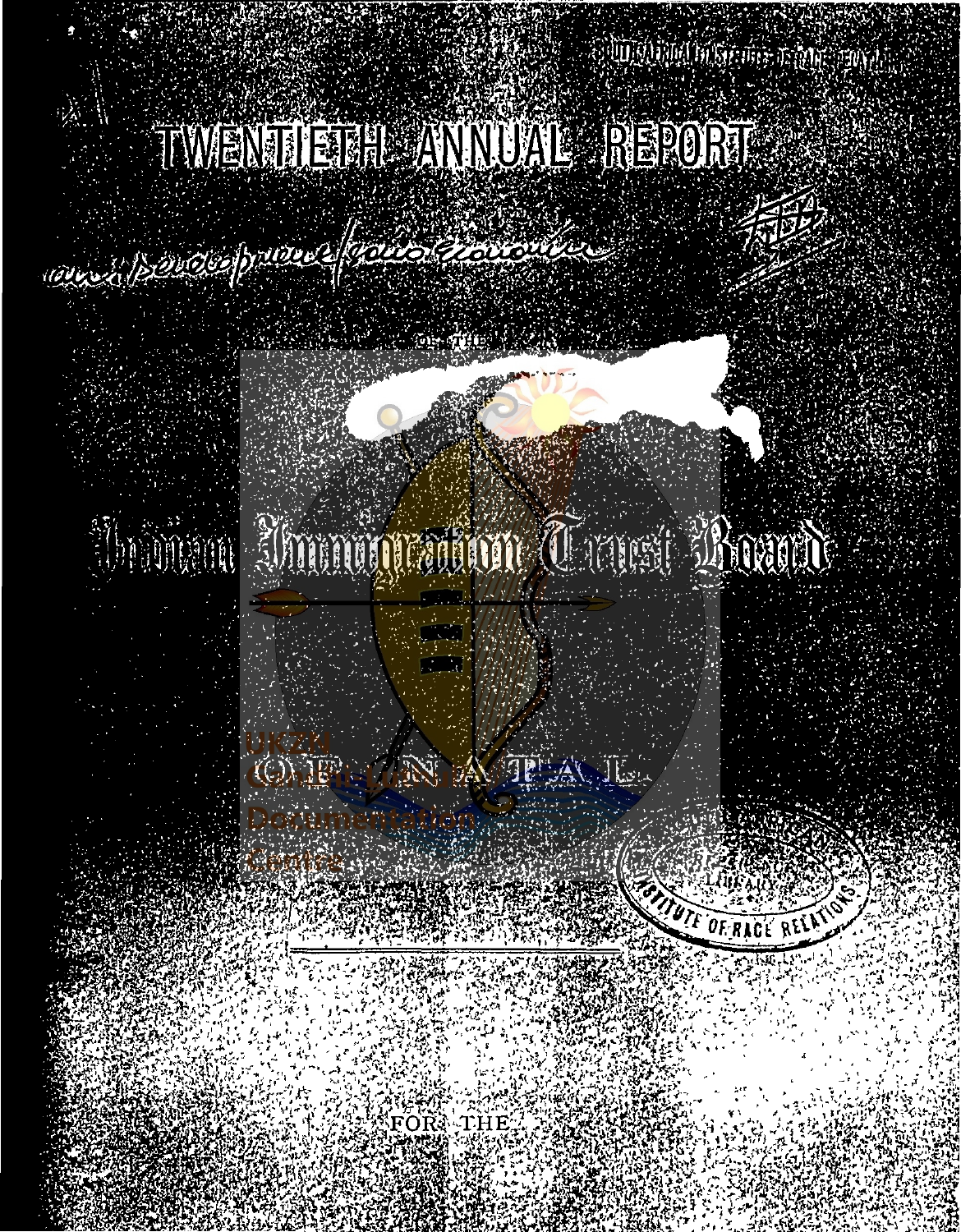## **THE INDIAN IMMIGRATION TRUST BOARO OF NATAL**



## LABOUR SUPPLY.

6

Mr. E. G. A. SAUXDERS

The unsupplied balance at 1st July, 1901, has been reduced to **1,097,** by the allotment of  $3,773$  men, and sundry withdrawals.

|        | The supply was, from Madras |          | $\bullet\bullet\bullet$ | 3,37I |
|--------|-----------------------------|----------|-------------------------|-------|
| $, \,$ | "Calcutta                   | $\cdots$ | $\ddot{\phantom{0}}$    | 402   |
|        |                             |          |                         |       |
|        |                             |          |                         | 3,773 |

In response to the advertisement for fresh Requisitions, in February last, the number of Indians applied for exceeded  $18,000$ . The Board, however, have still under consideration certain of the applications.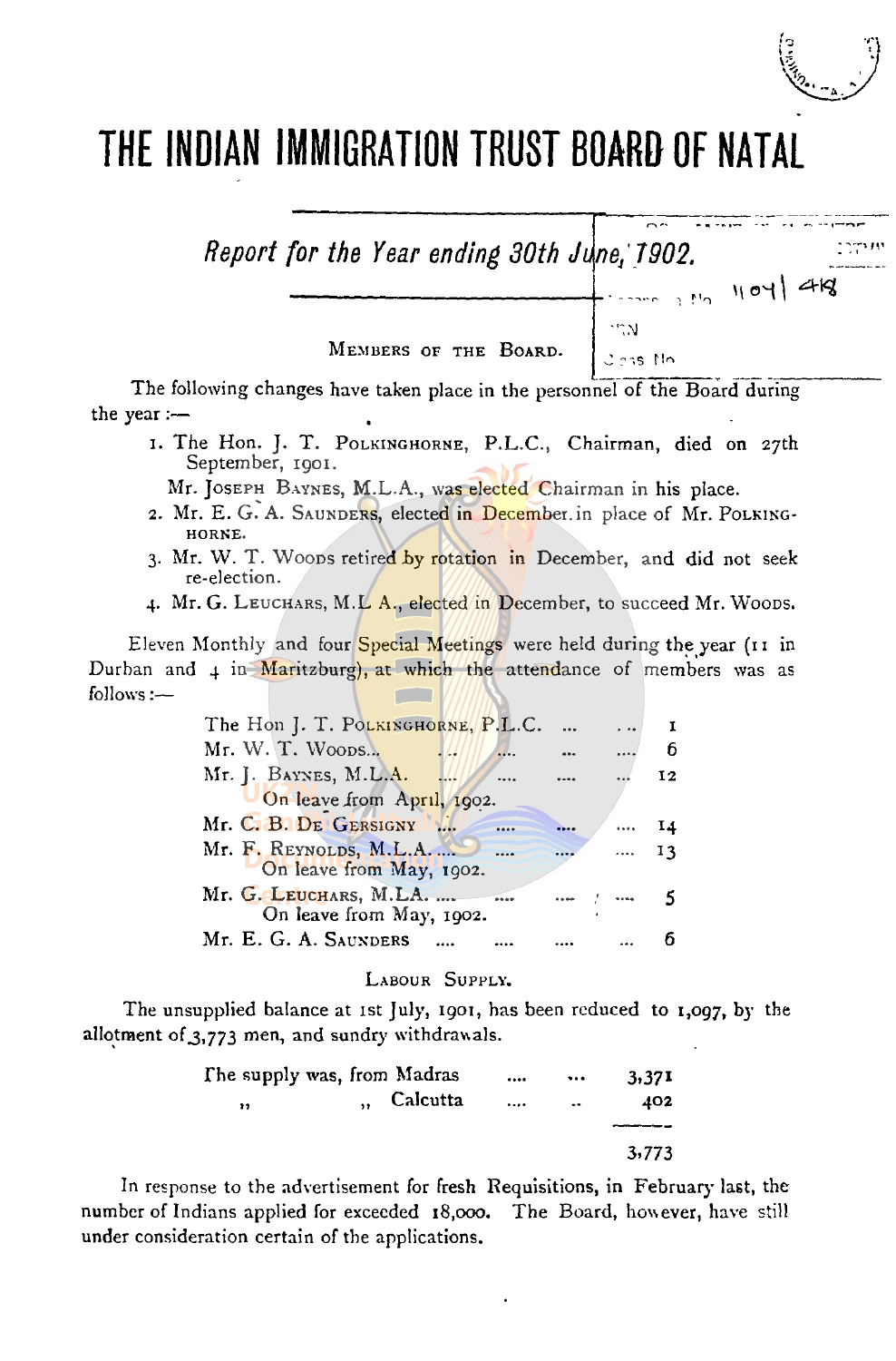It is hoped that the balance of 1,097 of the previous Indent will be completed by October.

In addition to the 3,773 supplied as above, two shipments, numbering 628 men who agreed in India to work on the Coal Mines of the Colony, were indented for under special terms, and supplied.

75 Special domestic servants were also introduced during the year.

#### RETURN INDIAXS

Four steamers left with Return Indians to the number of 1,023 souls, asunder :

|                 | S.S. "Congella," sailed 1st August, 1901, with |      | $238$ souls.            |
|-----------------|------------------------------------------------|------|-------------------------|
|                 | " 6th November, 1901, with                     | I 76 | $\overline{\mathbf{1}}$ |
| S.S. "Pongola"  | 27th February, 1901, with                      | 353  | $\bullet$               |
| S.S. "Congella" | 4th June, 1901, with                           | 256  | $\rightarrow$           |
|                 |                                                |      |                         |

r,023

Included in this number were 195 men, 75 women, and 73 children, returned under the provisions of Act r7, of 1895.

### RETURN PASSAGE ESTIMATES.

Return Passage Estimates show an increase of  $f_{14,765}$ , as it has been found advisable to continue the estimate of 50 per cent., pending further experience being gained in the matter.

The amount advanced by the Treasury to meet the cost of shipments shows an increase of  $f_{29,576}$  7s. 10d., making the total due to the Colonial Treasurer at 30th June  $f_{47,976}$  73. rod., no reduction having been made during the past year.

This amount (together with interest at  $\frac{1}{4}$  per cent.) will be repaid on flotation of the Board's Loan of  $\sqrt{250,000}$ .

DOCUME LOAN BILL.

In the April Session of Parliament a Loan Bill was introduced and passed, authorising the raising of a loan, not exceeding  $f_2$ 50,000, for the purpose (1) of repaying all sums borrowed from the Government (with interest at the rate of  $4$ per cent per annum), (2) of defraying the costs of the introduction of Indian Immigrants. The amount is to be raised upon debentures, payment of which are to be guaranteed by the Colonial Government.

The Act provides for the formation of a Sinking Fund, by the setting **aside**  from the revenues of the Board of a sum of not less than 1 per cent., (payable halfyearly), of the Principal. 

#### FINANCE.

The Statement of Liabilities and Assets at 30th June, 1902, shows a balance to credit of the Board of  $f_9, 624$  13s. 3.1., which chiefly is accounted for by the increase in the Annual Instalments and by the sale of half the Board's property in Aliwal Street.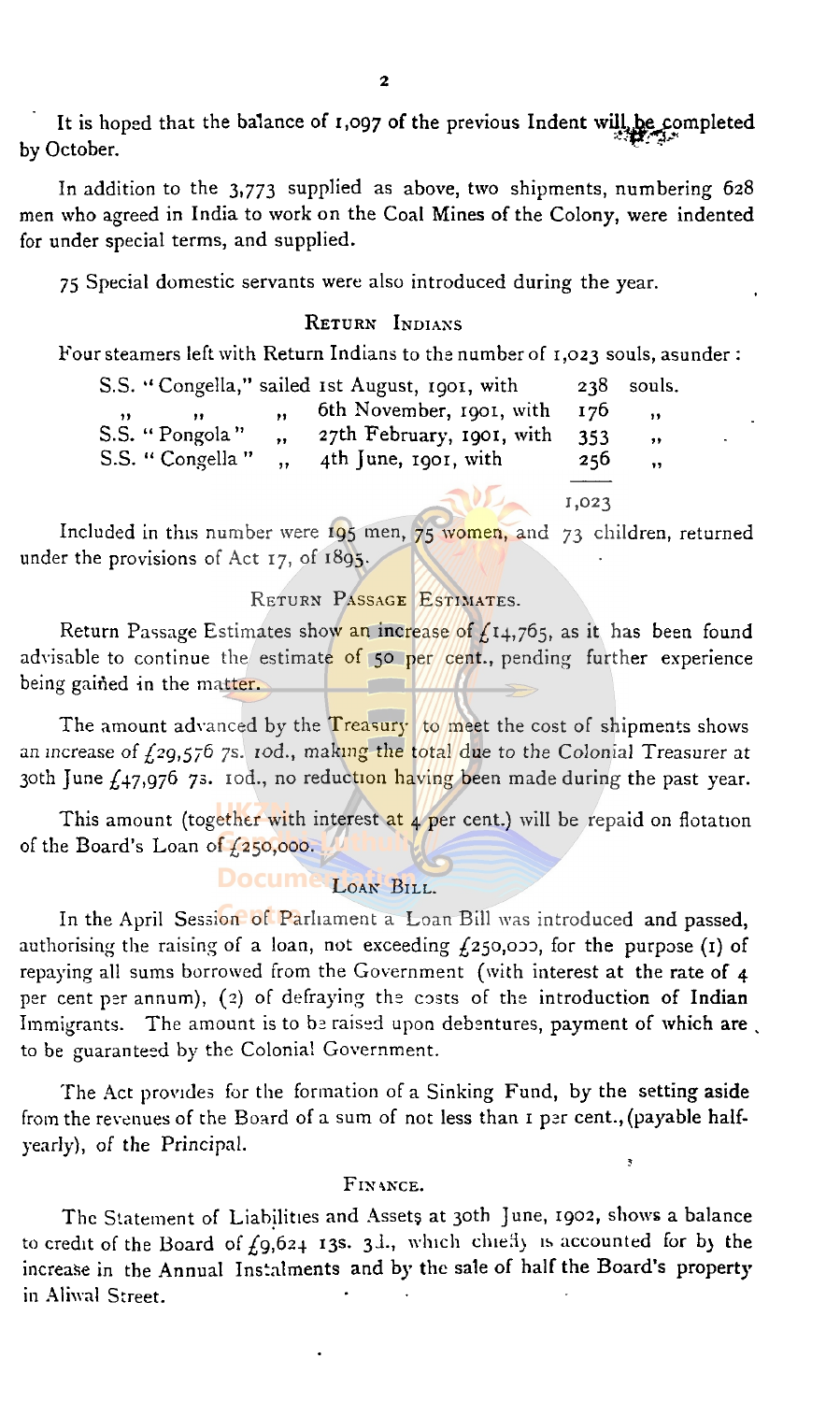$(r)$  Investments on account of Land and Offices show an increase of  $\zeta$ 22,228 14s. 2d., due to the sale of half the present (Aliwal Street) property at a profit of  $f_1$ <sub>4</sub>,461 4s. 2d. on the purchase price. Also by the purchase of land for  $\zeta$ ,350 and the erection thereon of New offices at the Creek; instalments and expenses on the latter to date, amount to  $f_1$ 2,070 ros. od. as shown on the annexed Statement of Investments.

The remaining half of the Aliwal Street property has since been sold for £10,000.

(2) The amount of Annual Instalments due and to fall due by Employers shows an increase of  $\zeta$ 27,359 6s. 10d., mainly accounted for by the increased rate  $\nu$ f 10s. per instalment per man, dating from the 7th January, 1902, and which was rendered necessary owmg to expenses not hemg covered by the old rate of *£3* 10s. per instalment. The exact gain from this source is as follows :-

| On Indians already in the Colony on 7th January $\{15,482,5\}$ |                    |  |
|----------------------------------------------------------------|--------------------|--|
| On Indians arriving between 7th Jan & 30th June                | $2,393$ 5          |  |
|                                                                |                    |  |
|                                                                | $\sqrt{17.875.10}$ |  |

(3) The Balance with the Treasury to Credit of the Board shows an increase of  $f_{14}$ ,679 17s. 8d., due to the non-arrival of ships that were expected. Two special shipments of Coal Miners, introduced at special rates, were paid for in full on allotment.

#### MEDICAL FUND.

Receipts during the year,  $\zeta$  7,071 rgs 6d., made up of:-

UKZ

| Medical Fees            | <br>$\cdots$ | $\{4,359,13\}$ 0 |  |
|-------------------------|--------------|------------------|--|
| Hospital Fees           | <br>$\cdots$ | $2,547$ 16 6     |  |
| Interest on Investments | $\ddotsc$    | $164$ 10 0       |  |

The Expenditure exceeded the Receipts by  $f_{974}$ , which is attributable to Capital Expenditure of  $f_1,185$  3s. 6d. as follows:-

| On Stanger Hospital, Compounders' cottage purchased for $f_{138}$ o o |                   |  |
|-----------------------------------------------------------------------|-------------------|--|
| Do Underground tank                                                   | $67$ 0 0          |  |
| On Lower Umzinkulu Hospital, attendants' quarters                     | 53 3 0            |  |
| On Dundee Hospital, water supply<br>$f_{.}$ 195 11 0                  |                   |  |
| Erection of Hospital (to date) 731 9 6                                |                   |  |
|                                                                       | 927               |  |
|                                                                       |                   |  |
|                                                                       | $\int I, 185, 36$ |  |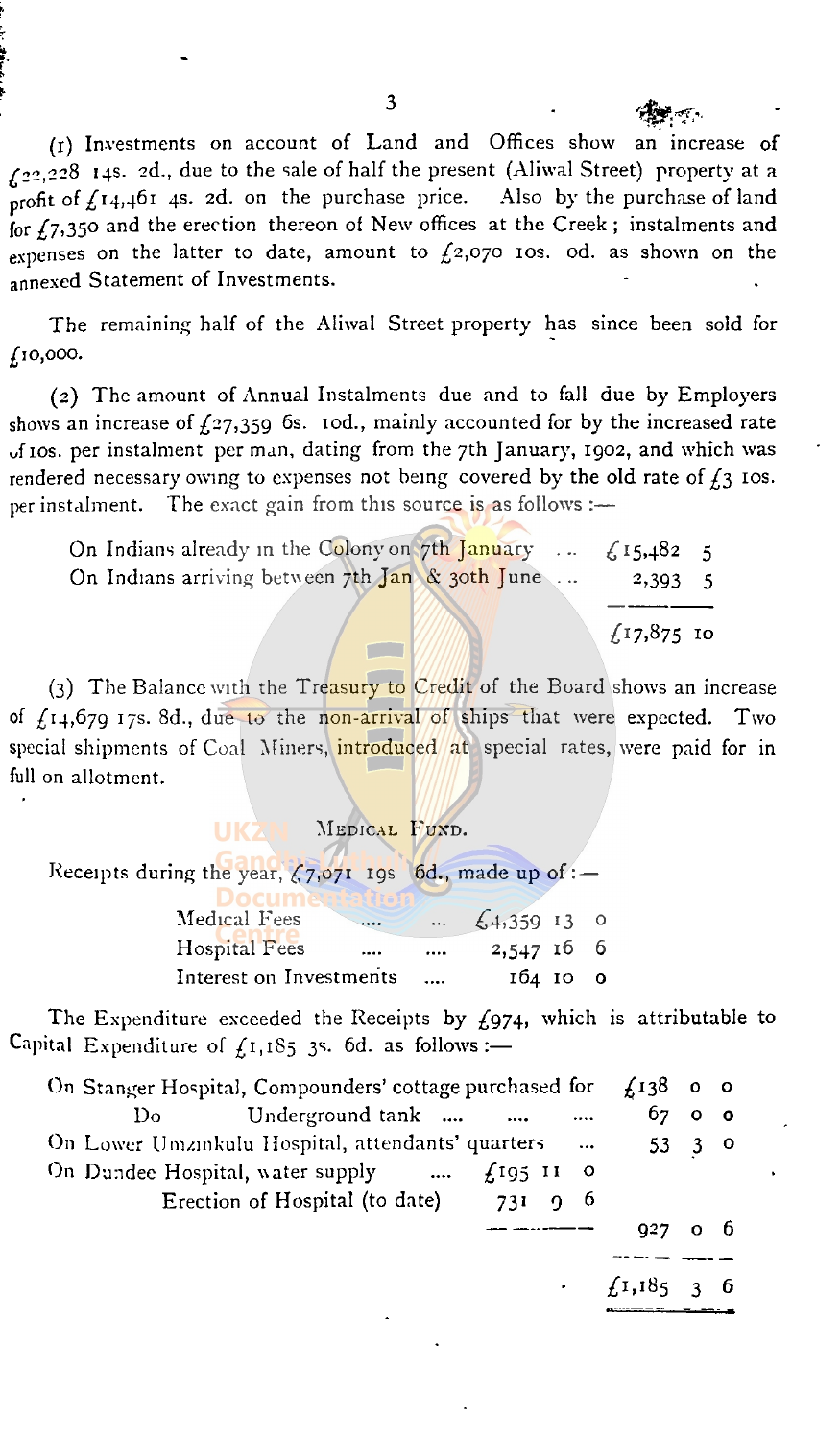| n | п<br>42 |  |
|---|---------|--|
|---|---------|--|

Comparative Statement of Actual Expenditure and Receipts in each Circle-

 $\overline{\mathbf{4}}$ 

|                                                                                                                                                                                                                                 |                                                                   |                                                                                                                 |                                                                                                      | July 1st, 1901, to June 30th, 1902.                              |                                                                           |                                                       |                                                                                              |                                                                             |                                                                                                              |                                                                               |                                                                                   |                                                                                                              |
|---------------------------------------------------------------------------------------------------------------------------------------------------------------------------------------------------------------------------------|-------------------------------------------------------------------|-----------------------------------------------------------------------------------------------------------------|------------------------------------------------------------------------------------------------------|------------------------------------------------------------------|---------------------------------------------------------------------------|-------------------------------------------------------|----------------------------------------------------------------------------------------------|-----------------------------------------------------------------------------|--------------------------------------------------------------------------------------------------------------|-------------------------------------------------------------------------------|-----------------------------------------------------------------------------------|--------------------------------------------------------------------------------------------------------------|
| CIRCLE.                                                                                                                                                                                                                         | EXPENDITURE.                                                      |                                                                                                                 |                                                                                                      |                                                                  | RECEIPTS.                                                                 |                                                       |                                                                                              | GAIN.                                                                       |                                                                                                              | LOSS.                                                                         |                                                                                   |                                                                                                              |
| Verulam<br>$\ddotsc$<br>Avoca<br>$\cdots$<br>Umzinto<br><br>r Isipingo<br><br>Howick*<br>.<br>Estcourt*<br>.<br>$\ddotsc$<br>Stanger<br>Pietermaritzburg<br>$\ddotsc$<br>Lower Umzimkulu<br>$\ddotsc$<br>Medical Officers only. | £<br>1091<br>815<br>899<br>657<br>216<br>265<br>755<br>760<br>324 | $s_{\star}$<br>12<br>18<br>5<br>$\overline{\bf{4}}$<br>10<br>$\mathbf{z}$<br>12<br>$\mathbf{I}$<br>$\mathbf{I}$ | d.<br>$\overline{\mathbf{z}}$<br>$\overline{7}$<br>9<br>$\overline{\bf{4}}$<br>4<br>6<br>5<br>6<br>7 | £<br>1300<br>876<br>734<br>730<br>97<br>147<br>687<br>584<br>245 | s.<br>$\mathbf{r}$<br>7<br>11<br>11<br>4<br>$\mathbf{I}$<br>6<br>15<br>14 | d.<br>6<br>6<br>6<br>3<br>O<br>6<br>6<br>6<br>6       | $\star$<br>208<br>60<br>$\Omega$<br>73<br>Ü<br>$\circ$<br>$\circ$<br>$\mathbf{o}$<br>$\circ$ | s.<br>$\Omega$<br>8<br>o<br>6<br>o<br>$\Omega$<br>$\Omega$<br>o<br>$\Omega$ | d.<br>$\overline{\mathbf{A}}$<br>$\mathbf{I}$<br>O<br>Ħ<br>$\Omega$<br>$\Omega$<br>$\Omega$<br>O<br>$\Omega$ | £<br>$\mathbf o$<br>$\mathbf{o}$<br>164<br>o<br>110<br>118<br>68<br>175<br>78 | s.<br>$\mathbf{o}$<br>Ō<br>14<br>$\mathbf o$<br>6<br>$\mathbf{I}$<br>5<br>16<br>7 | d.<br>$\mathbf{o}$<br>$\mathbf{o}$<br>3<br>$\mathbf{o}$<br>4<br>$\mathbf{o}$<br>$\mathbf{I}$<br>$\circ$<br>r |
| Durban.<br>Nottingham Road<br>$\ddot{\phantom{a}}$<br>Impendhle<br>$\ddot{\phantom{a}}$<br>$\ddotsc$<br>New Hanover<br><br>Glencoe<br>Not directly connected<br>with any Circle                                                 | 275<br>100<br>36<br>120<br>300<br>243                             | o<br>$\Omega$<br>$\Omega$<br>$\Omega$<br>$\Omega$<br>16                                                         | Ō<br>$\Omega$<br>$\Omega$<br>$\Omega$<br>$\Omega$<br>10                                              | 734<br>96<br>10<br>166<br>486<br>164                             | 7<br>5<br>19<br>IO<br>13<br>10                                            | 6<br>9<br>6<br>$\Omega$<br>$\overline{O}$<br>$\Omega$ | 459<br>$\mathbf{o}$<br>$\mathbf{o}$<br>46<br>186<br>$\Omega$                                 | 7<br>Ō<br>$\Omega$<br>10<br>13<br>$\circ$                                   | 6<br>Ō<br>$\mathbf{o}$<br>$\Omega$<br>Ō<br>$\circ$                                                           | O<br>3<br><b>16</b><br>$\Omega$<br>$\Omega$<br>79                             | o<br>14<br>$\Omega$<br>O<br>$\Omega$<br>6                                         | o<br>$\overline{\mathbf{3}}$<br>6<br>$\mathbf{o}$<br>$\Omega$<br>10                                          |
| CAPITAL ACCOUNT:<br>Stanger<br>Lower Umzimkulu<br>Glencoe<br>$\ddot{\phantom{1}}$                                                                                                                                               | 205<br>53<br>927                                                  | О<br>3<br>$\circ$                                                                                               | $\circ$<br>Ō<br>6                                                                                    |                                                                  |                                                                           |                                                       |                                                                                              |                                                                             |                                                                                                              | 1185                                                                          | 3                                                                                 | 6                                                                                                            |
| Totals<br>$\ddot{\phantom{a}}$<br>* Includes Rent                                                                                                                                                                               | 8045                                                              | 19                                                                                                              | 6                                                                                                    | 7071                                                             | 10                                                                        | 6                                                     | 1034                                                                                         | 15                                                                          | 8                                                                                                            | 2 <sub>CO</sub> 8                                                             | 15                                                                                | 8                                                                                                            |

July 1st, 1901, to June 30th, 1902.

**Centre** 

### HOSPITAL RETURNS.

|                  |           |          |            | ADMITTED       | <b>AVERAGE ATTENDANCE</b> |            |                     | DAILY AVERAGE COST |
|------------------|-----------|----------|------------|----------------|---------------------------|------------|---------------------|--------------------|
|                  |           |          | 1900/1901. | 1901/1902.     | 1900/1901.                | 1901/1902. | 1900/1901.          | 1901/1902.         |
| Verulam          |           |          | 631        | 618            | 35.11                     | 33.91      | $11\frac{1}{8}$     | $11\frac{7}{8}$    |
| Avoca            | $\cdots$  | $\cdots$ | 375        | 820            | 14.48                     | 28.18      | $1/5\frac{1}{2}$    | $I$ .              |
| Umzinto          |           |          | 841        | 897            | 28.57                     | 29.21      | $\frac{3}{4}$       | 1/1                |
| Isipingo         | $\cdots$  |          | 393        | 473            | 18.94                     | 24.03      | 1/3                 | II <sub>x</sub>    |
| Howick           |           | $\cdots$ | 58         | 42             | 2.25                      | 3.00       | $2/1$ $\frac{3}{4}$ | $1/5$ #            |
| Estcourt         | $\ddotsc$ | $\cdots$ | 55         | 6 <sub>5</sub> | 2.78                      | 3.17       | $1/7\frac{1}{2}$    | 2/4                |
| Stanger          | $\cdots$  | $\cdots$ | 444        | 419            | 18.82                     | 17.00      | $1/5$ <sup>3</sup>  | $1/3\frac{1}{2}$   |
| Pietermaritzburg |           |          | 390        | 385            | 9.21                      | 12.17      | $2/0\frac{1}{2}$    | $1/11\frac{3}{4}$  |
| Lr. Umzimkulu    |           |          | 110        | 86             | 6.25                      | 6.00       | 2/6                 | $1/7\frac{7}{9}$   |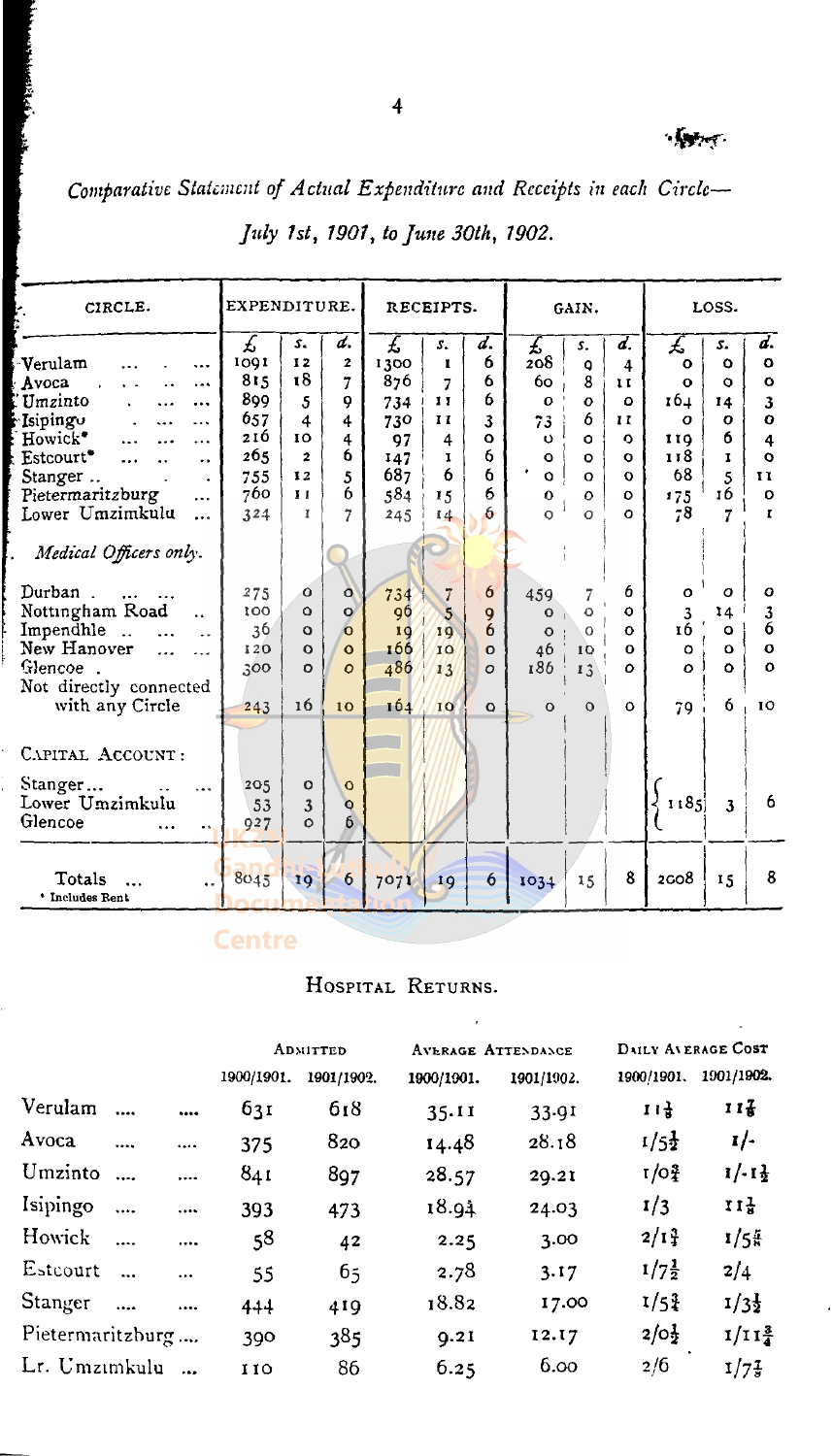The balance to credit of the Fund (including the amount Invested) is  $\pounds_3806$ 13s. 6d., a reduction of  $f_{974}$  on the balance at 30th June, 1901, due, as indicated in last year's report to payments on account of erection of the Hospital, Dundee. Further expenditure on this account during the coming year will show a still larger reduction in the balance.

The salaries paid to the 17 Medical Officers, in the 14 Medical Circles, during the year, amounted to  $f_3$ , 119 4s. 6d.

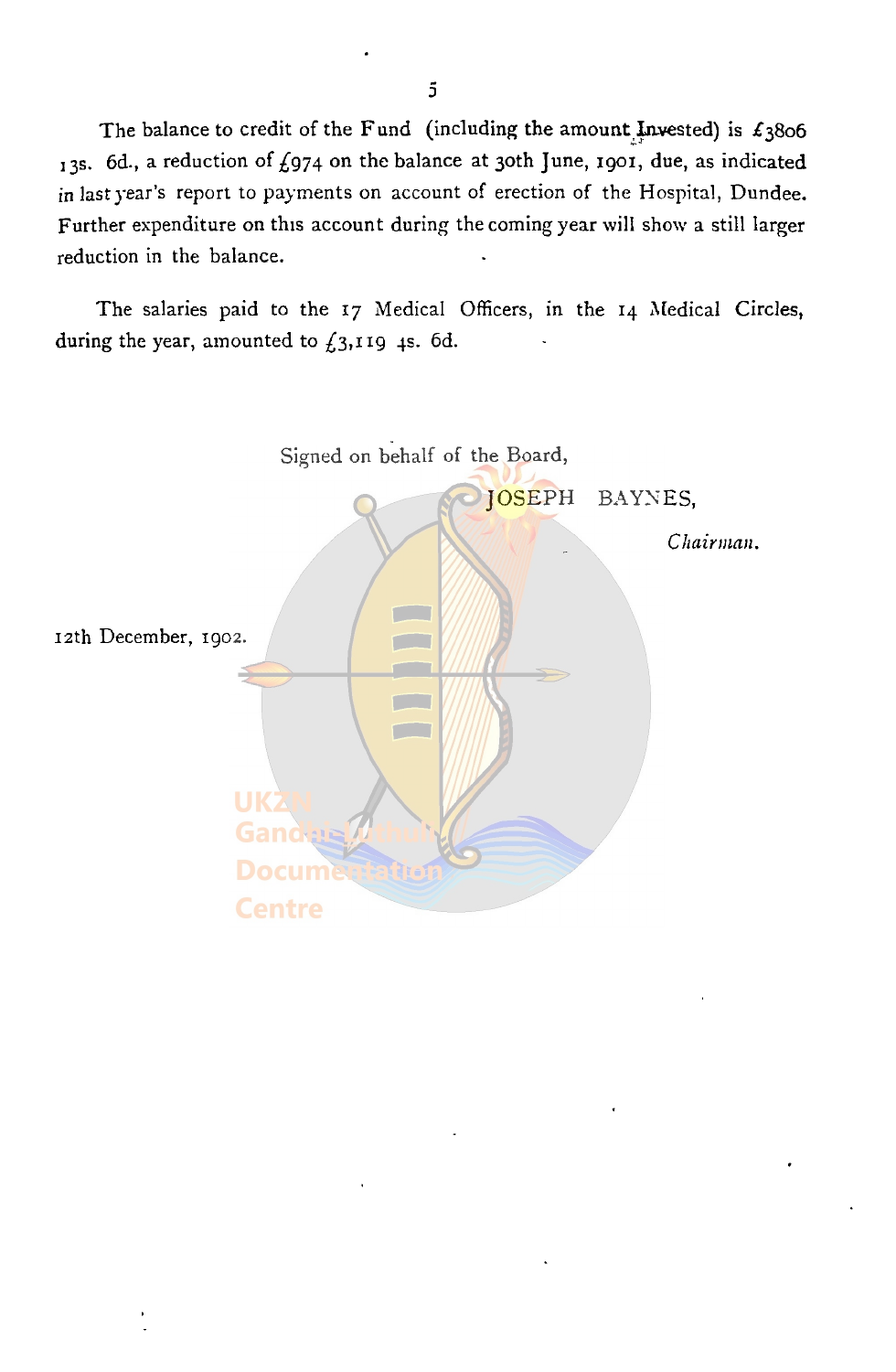## THE INDIAN IMMIGRATION TRUST BOARD OF NATAL.

٠Ţ.

Receipts & Expenditure.

ist JULY, 1901, to 30th JUNE, 1902.

| Đr.                                    |                       |                                        |  |                  |                  |                         |             |                |                             |
|----------------------------------------|-----------------------|----------------------------------------|--|------------------|------------------|-------------------------|-------------|----------------|-----------------------------|
| ${\mathbf T}$ o Balance                |                       |                                        |  |                  |                  |                         | 1,220 18    |                | - 8                         |
| "An.mal Instalments:                   |                       |                                        |  |                  |                  |                         |             |                |                             |
| First                                  |                       |                                        |  | 17,584           | 9                | $\circ$                 |             |                |                             |
| Second                                 |                       |                                        |  | 17,582           | $\mathbf{I}$     | 6                       |             |                |                             |
| Third                                  |                       |                                        |  | $9,637$ 18       |                  | $\overline{c}$          |             |                |                             |
| . Fourth                               |                       |                                        |  | $I2,249$ II      |                  | 5                       |             |                |                             |
| Fifth                                  |                       |                                        |  | $16.560 - 5$ I   |                  |                         |             |                |                             |
| Sixth (Re-indenture)                   |                       |                                        |  | 1,718            | $5-1$            | $\circ$                 |             |                |                             |
|                                        |                       |                                        |  |                  |                  |                         | 75,332 10   |                | 2                           |
| " Transfer Fees and Miscellaneous      |                       |                                        |  |                  |                  |                         | 46          | 4 <sup>1</sup> | 6                           |
| Duplicate Discharge and Licenses -     |                       |                                        |  |                  |                  |                         | 1,421       | $\overline{7}$ | $\mathbf O$                 |
| $n$ . Interest :                       |                       |                                        |  |                  |                  |                         |             |                |                             |
| On Overdue Instalments                 |                       |                                        |  | 149 13           |                  | ŏ                       |             |                |                             |
|                                        |                       | Surplus Funds Invested (Property a/c)- |  | $+29$            | $\overline{7}$   | ୪                       |             |                |                             |
|                                        | Return Passage Fund - |                                        |  | 2,212 10         |                  |                         |             |                |                             |
|                                        |                       |                                        |  |                  |                  |                         |             |                |                             |
|                                        |                       |                                        |  | 2,791 12         |                  | $\circ$                 |             |                |                             |
| Less paid on Overdraft, Natal Bank     |                       |                                        |  | 109 <sub>6</sub> |                  | $\overline{\mathbf{3}}$ |             |                |                             |
|                                        |                       |                                        |  |                  |                  |                         | 2,682       | 5              | -9                          |
| <sup>11</sup> Government Contribution: |                       |                                        |  |                  |                  |                         |             |                |                             |
| To Protector's Department              |                       |                                        |  |                  |                  |                         | 1,500       | $\bullet$      | $\mathbf{o}$                |
| , Advanced by Treasury:                |                       |                                        |  |                  |                  |                         |             |                |                             |
| Natal                                  |                       |                                        |  |                  |                  |                         | 29,576      |                | 7 <sub>10</sub>             |
| n Special Servants:                    |                       |                                        |  |                  |                  |                         |             |                |                             |
| Receipts                               |                       |                                        |  | 240 15           |                  | O                       |             |                |                             |
| Payments                               |                       |                                        |  | 175              | 1                | 3                       |             |                |                             |
|                                        |                       |                                        |  |                  |                  |                         |             | 65 13          | - 9                         |
| n Remittances by Indians:              |                       |                                        |  |                  |                  |                         |             |                |                             |
| Receipts                               |                       |                                        |  | 2,989 12         |                  | o                       |             |                |                             |
| Payments -                             |                       |                                        |  | 2,185            | $\boldsymbol{9}$ | $\circ$                 |             |                |                             |
|                                        |                       |                                        |  |                  |                  |                         | $804 - 3$   |                | $\overline{\mathbf{O}}$     |
| Sale of Property:                      |                       |                                        |  |                  |                  |                         |             |                |                             |
| Less Expenses                          |                       |                                        |  |                  |                  |                         | 16,299 14 0 |                |                             |
|                                        |                       |                                        |  |                  |                  |                         |             |                |                             |
|                                        |                       |                                        |  |                  |                  |                         | f128,949    | $\overline{4}$ | $\mathcal{S}_{\mathcal{S}}$ |
|                                        |                       |                                        |  |                  |                  |                         |             |                |                             |

6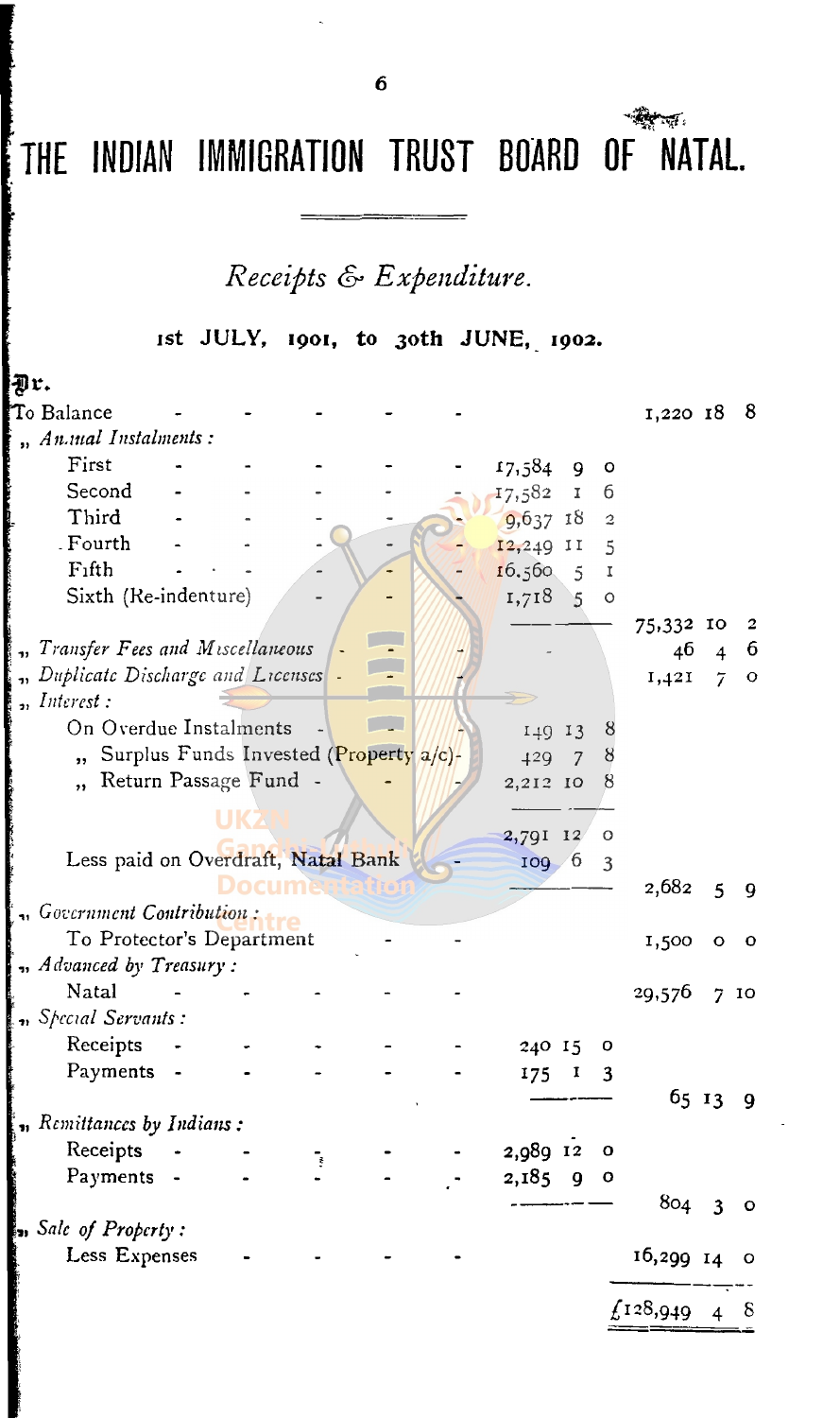ł.

## Receipts & Expenditure.

## 1st JULY, 1901, to 30th JUNE, 1902.

| Cr.               |                               |  |     |        |                 |                |                  |              |                |         |
|-------------------|-------------------------------|--|-----|--------|-----------------|----------------|------------------|--------------|----------------|---------|
|                   | By Departmental Expenses:     |  |     |        |                 |                |                  |              |                |         |
| <b>Salaries</b>   |                               |  |     |        | 2,921 16        |                | 1                |              |                |         |
|                   | Travelling Expenses-          |  |     |        |                 |                |                  |              |                |         |
|                   | Members of Board              |  | 160 | 8<br>O |                 |                |                  |              |                |         |
|                   | Protector's Department -      |  | 122 | 8 II   |                 |                |                  |              |                |         |
|                   |                               |  |     |        | 282 16 11       |                |                  |              |                |         |
| Printing          |                               |  |     |        |                 | 161 12         | 8                |              |                |         |
|                   | Stationery -                  |  |     |        | 62              | 8              | $\overline{2}$   |              |                |         |
| Furniture         |                               |  |     |        |                 | 2418           | 8                |              |                |         |
|                   | Telegrams to India -          |  |     |        |                 | 42 19          | 5                |              |                |         |
|                   | Advertising -                 |  |     |        |                 | 40 13          | $\bf 2$          |              |                |         |
|                   | Miscellaneous                 |  |     |        |                 | 27.13          | 3                |              |                |         |
|                   |                               |  |     |        |                 |                |                  | 3,564 18 4   |                |         |
|                   | Deceased Estates of Indians:  |  |     |        |                 |                |                  |              |                |         |
| Payments          |                               |  |     |        | 88              | $\overline{7}$ | IO               |              |                |         |
| Receipts          |                               |  |     |        | $\overline{5}$  | $\overline{9}$ | $\boldsymbol{2}$ |              |                |         |
|                   |                               |  |     |        |                 |                |                  |              | 82 18 8        |         |
|                   | Professional Expenses         |  |     |        |                 |                |                  | 186          | $\overline{5}$ | $\circ$ |
| Audit Natal       |                               |  |     |        |                 |                |                  |              | 52 10 0        |         |
|                   | Deserter's Account:           |  |     |        |                 |                |                  |              |                |         |
|                   | Constable's Wages and Rewards |  |     |        |                 |                |                  | 238          |                | 2 10    |
| "Interest:        |                               |  |     |        |                 |                |                  |              |                |         |
|                   | On Loans under 1 and 19, 1876 |  |     |        | 2,798           | $\overline{3}$ | II               |              |                |         |
|                   | Crown Agent's Commission      |  |     |        | 10              | 9              | 10               |              |                |         |
|                   | On Advances                   |  |     |        | 1,377 17        |                | 2                |              |                |         |
|                   |                               |  |     |        |                 |                |                  | 4,186 IO IL  |                |         |
| "Depot Addington: |                               |  |     |        |                 |                |                  |              |                |         |
|                   | Rents to Government           |  |     |        | 100             | О              | O                |              |                |         |
|                   | Salaries and Maintenance      |  |     |        | 1,775           | 3              | 4                |              |                |         |
|                   |                               |  |     |        |                 |                |                  |              |                |         |
|                   |                               |  |     |        | $1,875$ 3 4     |                |                  |              |                |         |
|                   | Less Depot Fees               |  |     |        | 770 17          |                | 2                |              |                |         |
|                   |                               |  |     |        |                 |                |                  | 1,104 6 $z$  |                |         |
| Bluff Station:    |                               |  |     |        |                 |                |                  |              |                |         |
|                   | Salaries to Staff             |  |     |        | 212 12.0        |                |                  |              |                |         |
|                   | Maintenance of Indians        |  |     |        | 896 12          |                | 6                |              |                |         |
|                   | Printing and Repairs          |  |     |        | 33 <sup>2</sup> |                | $2\overline{6}$  |              |                |         |
|                   |                               |  |     |        |                 |                |                  | $1,441$ 7 0  |                |         |
|                   |                               |  |     |        |                 |                |                  |              |                |         |
|                   | Carried Forward               |  |     |        |                 |                |                  | 10,856 18 11 |                |         |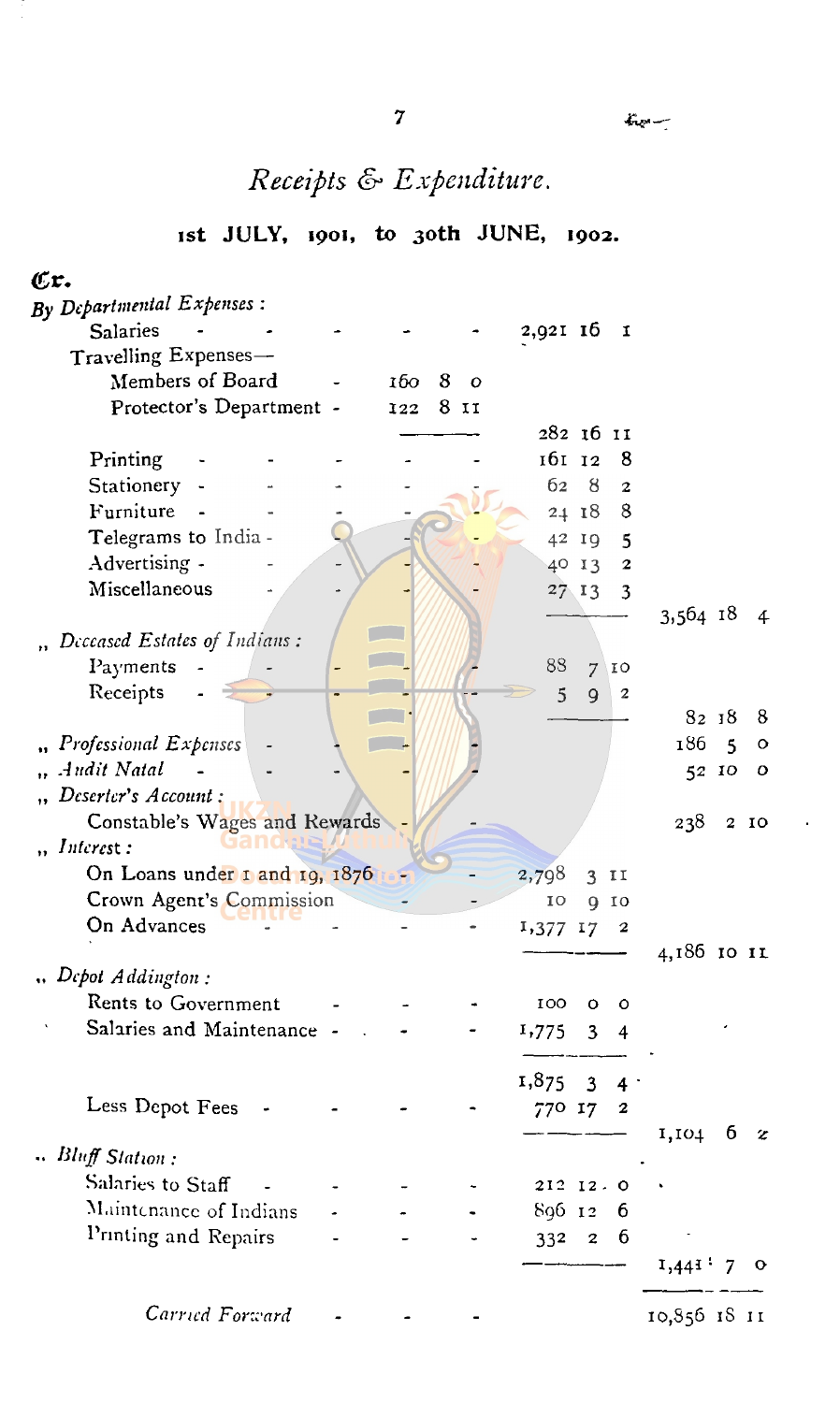|    |                                                     |                                   |  |               |                       |    | ∙ईाङ्के र* |                           |                 |              |
|----|-----------------------------------------------------|-----------------------------------|--|---------------|-----------------------|----|------------|---------------------------|-----------------|--------------|
|    | <b>Brought Forward</b>                              |                                   |  |               |                       |    |            | 10,856 18 11              |                 |              |
|    | By Sums Refunded:                                   |                                   |  |               |                       |    |            |                           |                 |              |
|    | Instalments -                                       |                                   |  |               |                       |    |            |                           | 67 o            | $\mathbf{o}$ |
|    | Telephone Exchange                                  |                                   |  |               |                       |    |            | 27                        | $\bullet$       | $\mathbf{o}$ |
|    | Office Up-keep                                      |                                   |  |               |                       |    |            |                           | 60 16 4         |              |
|    | Return Indians:                                     |                                   |  |               |                       |    |            |                           |                 |              |
|    | Passage money on Indians Returned                   |                                   |  |               | 3,329 6 10            |    |            |                           |                 |              |
|    | Gratuities, Surgeons, Captains, &c., and            |                                   |  |               |                       |    |            |                           |                 |              |
|    | Expenses, India                                     |                                   |  |               | 410198                |    |            |                           |                 |              |
|    | Expenses prior to embarking, Natal                  |                                   |  |               | 198 19 3              |    |            |                           |                 |              |
|    | Cost of erection additional accommodation           |                                   |  |               |                       |    |            |                           |                 |              |
|    | at Depot                                            |                                   |  |               | $1,615$ 3 3           |    |            |                           |                 |              |
|    |                                                     |                                   |  |               |                       |    |            |                           |                 |              |
|    |                                                     |                                   |  |               | 5,554                 | 9. | O          |                           |                 |              |
|    | Less paid by passengers                             |                                   |  |               | $125 \quad 3 \quad 6$ |    |            |                           |                 |              |
|    |                                                     |                                   |  |               |                       |    |            |                           |                 | - 6          |
|    | Lunatic Asylum Fees                                 |                                   |  |               |                       |    |            | 5,429                     | 5 <sub>1</sub>  |              |
|    | Superannuation Fund                                 |                                   |  |               |                       |    |            | 123 18 0                  |                 |              |
|    |                                                     |                                   |  |               |                       |    |            | 36                        | 3 <sub>10</sub> |              |
|    | Shipments from Madras:                              |                                   |  |               |                       |    |            |                           |                 |              |
| ,  | "Umlazi," 14th Voyage-                              |                                   |  |               |                       |    |            |                           |                 |              |
|    | Passage Money and Expenses, 482 Adults              |                                   |  |               |                       |    |            |                           |                 |              |
|    | at $\sqrt{6}$ 5s.                                   |                                   |  |               | 3,012 10              |    |            |                           |                 |              |
|    | Gratuities to Surgeons, Officers, &c.               |                                   |  |               | 247 13                |    | I          |                           |                 |              |
|    |                                                     |                                   |  |               |                       |    |            | 3,260,3                   |                 | $\mathbf{I}$ |
|    | "Umlazi," 15th Voyage-                              |                                   |  |               |                       |    |            |                           |                 |              |
|    | Passage Money and Expenses, 476 <sup>2</sup> Adults |                                   |  |               |                       |    |            |                           |                 |              |
|    | at $\measuredangle$ 6 5s.                           |                                   |  |               | 2,979 13              |    | 9          |                           |                 |              |
|    | Gratuities to Surgeons, Officers, &c.               |                                   |  |               | 267 17 10             |    |            |                           |                 |              |
|    |                                                     |                                   |  |               |                       |    |            | 3,247 II                  |                 | 7            |
| ,, | "Umlazi," 16th Voyage-                              |                                   |  |               |                       |    |            |                           |                 |              |
|    | Passage Money and Expenses, 391 Adults              |                                   |  |               |                       |    |            |                           |                 |              |
|    |                                                     |                                   |  |               |                       |    |            |                           |                 |              |
|    | Gratuities to Surgeons, Officers, &c. - 227 17 11   |                                   |  |               |                       |    |            |                           |                 |              |
|    |                                                     |                                   |  |               |                       |    |            | 2,671 12 11               |                 |              |
|    | "Umlazi," 17th Voyage-                              |                                   |  |               |                       |    |            |                           |                 |              |
|    | Passage Money and Expenses, 359 Adults              |                                   |  |               |                       |    |            |                           |                 |              |
|    | at $(6 -$                                           |                                   |  |               | 2,154 0 0             |    |            |                           |                 |              |
|    | Gratuities Surgeons, Officers, &c. -                |                                   |  |               | 209 14 7              |    |            |                           |                 |              |
|    |                                                     |                                   |  |               |                       |    |            | $2,363$ $14$ 7            |                 |              |
|    | "Congella," 34th Voyage-                            |                                   |  |               |                       |    |            |                           |                 |              |
|    | Passage Money and Expenses, 330 Adults              |                                   |  |               |                       |    |            |                           |                 |              |
|    | at $\angle 6$ ss.                                   | and the state of the state of the |  | $-2,065$ 12 6 |                       |    |            |                           |                 |              |
|    | Gratuities to Surgeons, Officers, &c.               |                                   |  |               | $143$ 15 5            |    |            |                           |                 |              |
|    |                                                     |                                   |  |               |                       |    |            | 2,209 IO II               |                 |              |
|    |                                                     |                                   |  |               |                       |    |            |                           |                 |              |
|    | Carried Forward                                     |                                   |  |               |                       |    |            | $\overline{6}30,353$ 15 8 |                 |              |

 $\ddot{\phantom{0}}$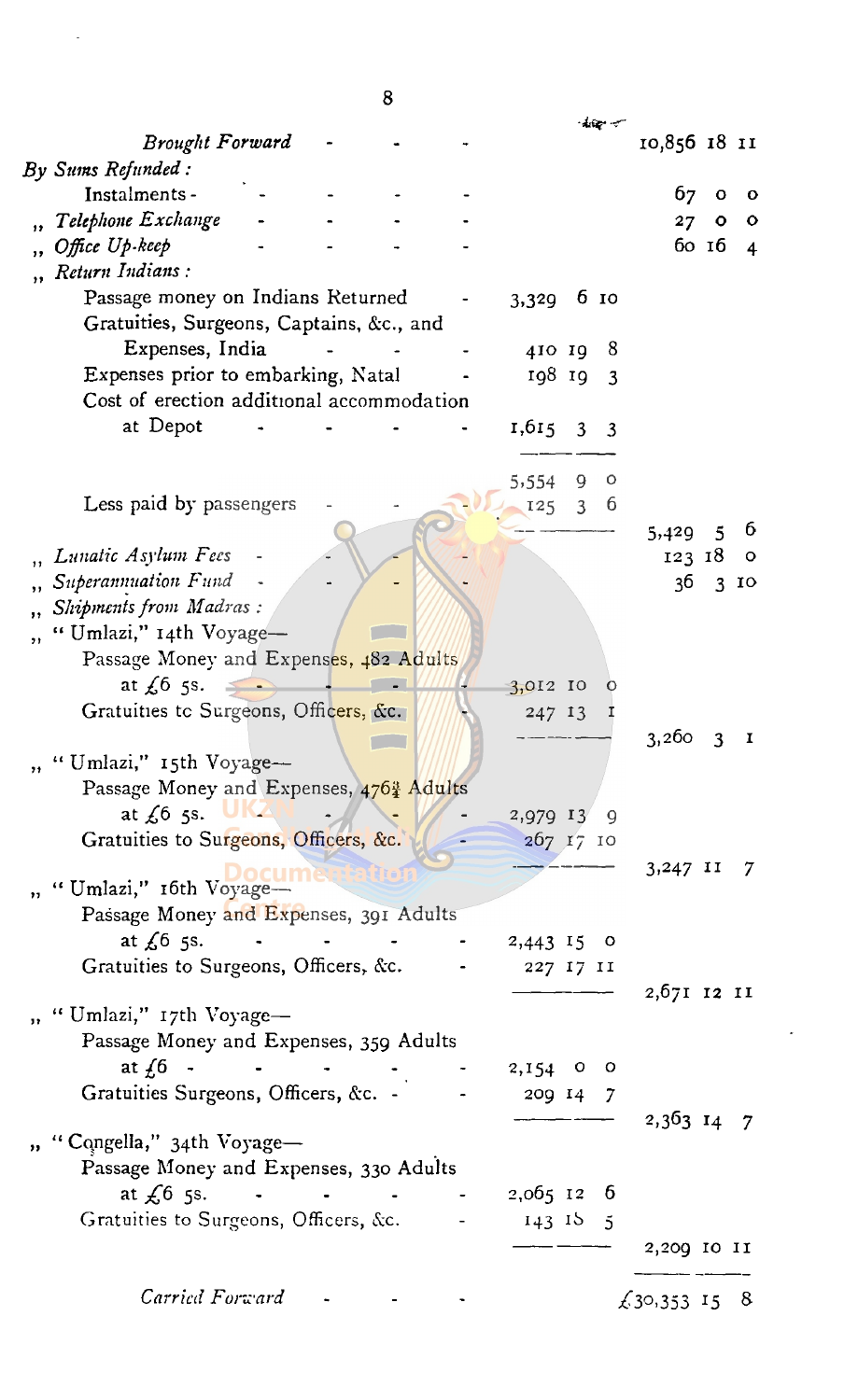$\overline{9}$ 

 $\frac{d\mathbf{w}}{dt}$  =

| <b>Brought Forward</b><br>By Shipments from Madras (continued)<br>"Congella," 35th Voyage-                                   |                               | 30,353 15 8               |
|------------------------------------------------------------------------------------------------------------------------------|-------------------------------|---------------------------|
| Passage Money and Expenses, 326 Adults                                                                                       |                               |                           |
| at $\sqrt{6}$ 5s.                                                                                                            | 2,037 10 0                    |                           |
| Gratuities to Surgeons, Officers, &c.                                                                                        | 168 o<br>- 8                  |                           |
|                                                                                                                              |                               | - 8<br>2,205 10           |
| "Pongola," 37th Voyage-                                                                                                      |                               |                           |
| Passage Money and Expenses, 333} Adults                                                                                      |                               |                           |
| at $\int$ 6 5s.                                                                                                              | 2,084<br>7 6                  |                           |
| Gratuities to Surgeons, Officers, &c.                                                                                        | 190<br>2 IO                   | 2,274 10                  |
| " Pongola," 38th Voyage—                                                                                                     |                               | 4                         |
| Passage Money and Expenses, 283 Adults                                                                                       |                               |                           |
| at $\int$ 6 5s.                                                                                                              | 1,768 15 0                    |                           |
| Gratuities to Surgeons, Officers, &c.                                                                                        | 176 19<br>7                   |                           |
|                                                                                                                              |                               | 1,945 14<br>7             |
| "Umzinto," 25th Voyage-                                                                                                      |                               |                           |
| Passage Money and Expenses, 465 Adults                                                                                       |                               |                           |
| at $\sqrt{6}$ 5s.                                                                                                            | 2,906<br>5<br>$\circ$         |                           |
| Gratuities to Surgeons, Officers, &c.                                                                                        | 266<br>$7$ II                 |                           |
| " Umzinto," 26th Voyage-                                                                                                     |                               | 3,172 12 11               |
| Passage Money and Expenses, 4654 Adults                                                                                      |                               |                           |
| at $f_0$ 5s.                                                                                                                 | 2,910 16<br>$\beta$           |                           |
| Gratuities to Surgeons, Officers, &c.                                                                                        | 256 18<br><u>/o</u>           |                           |
|                                                                                                                              |                               | $3,167$ 14 3              |
| "Umzinto," 27th Voyage-                                                                                                      |                               |                           |
| Passage Money and Expenses, 334 Adults                                                                                       |                               |                           |
| at $f_0$ as. $6d$ <b>OCUMENT</b>                                                                                             | 2,045 15<br>$\circ$           |                           |
| Gratuities to Surgeons, Officers, &c.                                                                                        | 198 17<br>$\ddot{\mathrm{+}}$ |                           |
| "Umkuzi," 8th Voyage -                                                                                                       |                               | 2,244 12<br>4             |
| Passage Money and Expenses, 3813 Adults                                                                                      |                               |                           |
| at $\zeta$ 6 5s. $\qquad$ -<br>$   2,381$ 5 0                                                                                |                               |                           |
| Gratuities to Surgeons, Officers, &c.                                                                                        | 250 16 7                      |                           |
|                                                                                                                              |                               | $2,632$ I 7               |
| "Umkuzi," 9th Voyage-                                                                                                        |                               |                           |
| Passage Money and Expenses, 492 Adults                                                                                       |                               |                           |
| at $\sqrt{6}$ 5s.<br>$\mathcal{L}(\mathcal{L}(\mathbf{w}))$ . The contribution of the $\mathcal{L}(\mathcal{L}(\mathbf{w}))$ | $3,075$ 0 0                   |                           |
| Gratuities to Surgeons, Officers, &c. -                                                                                      | 263 5 10                      |                           |
| Shipments from Calcutta:                                                                                                     |                               | $3,338$ 5 $10$            |
| "Congella," 36th Voyage-                                                                                                     |                               |                           |
| Passage Money and Expenses, 3194 Adults                                                                                      |                               |                           |
| at $\measuredangle$ 6 5s. - - - - 1,995 6 3                                                                                  |                               |                           |
| Gratuities to Surgeons, Officers, &c. [157] - 1587.                                                                          |                               |                           |
|                                                                                                                              | 205 13 0                      | $2,200$ 19 3              |
|                                                                                                                              |                               |                           |
| $C$ arrad Forward $\qquad$                                                                                                   |                               | $\frac{2}{3}$ 53,535 17 5 |
|                                                                                                                              |                               |                           |

 $\mathcal{L}$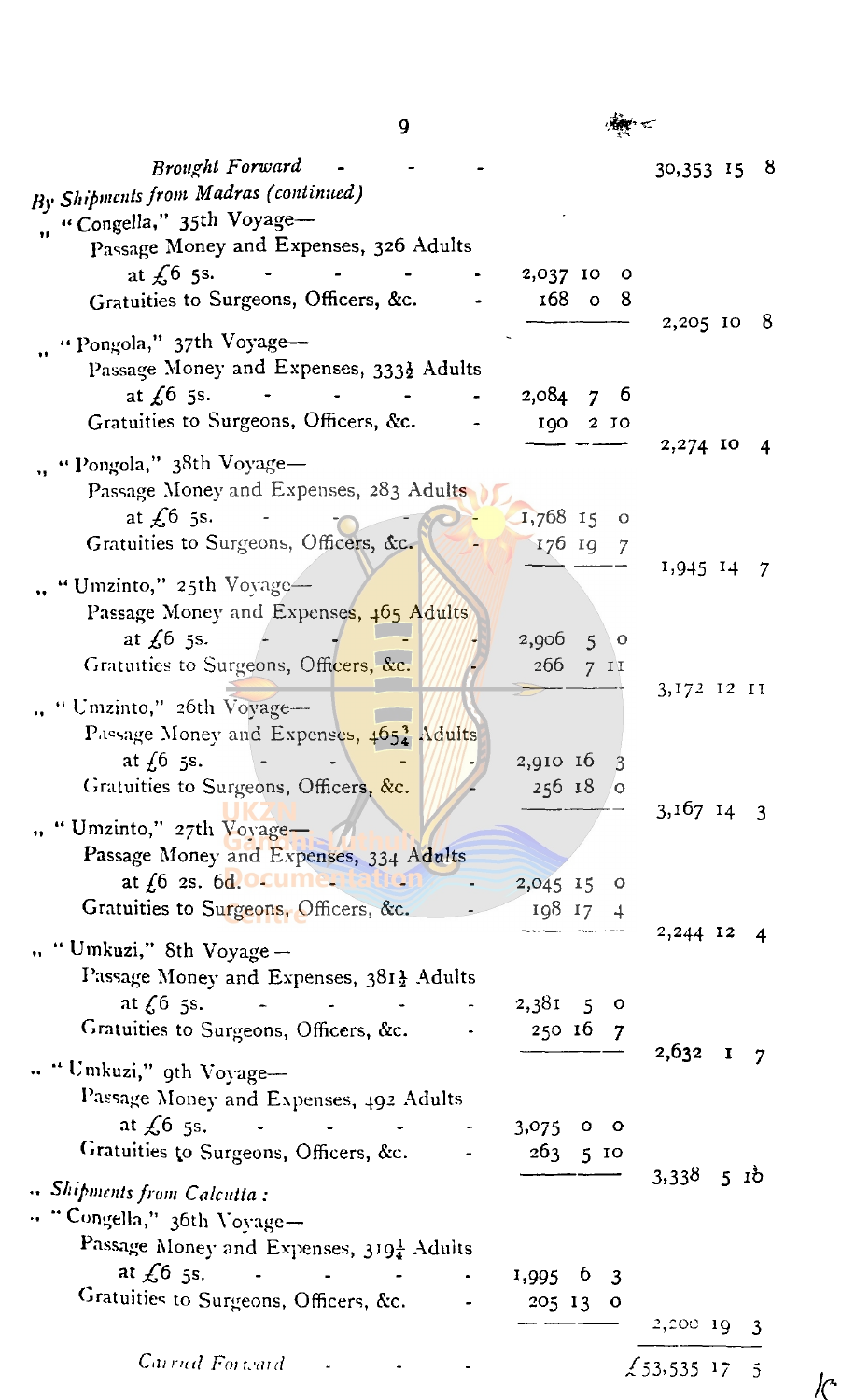|              |                                                                                                                                                                                                                                                                                                                                                                                                   |         |            |                 |                | $\mathcal{L}_{ij}$ . $\mathcal{L}_{ij}$ |          |     |
|--------------|---------------------------------------------------------------------------------------------------------------------------------------------------------------------------------------------------------------------------------------------------------------------------------------------------------------------------------------------------------------------------------------------------|---------|------------|-----------------|----------------|-----------------------------------------|----------|-----|
|              | Brought Forward                                                                                                                                                                                                                                                                                                                                                                                   |         |            |                 |                | 53,535 17 5                             |          |     |
|              | By Shipments from Calcutta (continued)                                                                                                                                                                                                                                                                                                                                                            |         |            |                 |                |                                         |          |     |
| $\mathbf{u}$ | "Pongola," 39th Voyage-                                                                                                                                                                                                                                                                                                                                                                           |         |            |                 |                |                                         |          |     |
|              | Passage Money and Expenses, 309 Adults                                                                                                                                                                                                                                                                                                                                                            |         |            |                 |                |                                         |          |     |
|              | at $\sqrt{6}$ 5s.                                                                                                                                                                                                                                                                                                                                                                                 |         |            | $1,931 \quad 5$ | $\circ$        |                                         |          |     |
|              | Gratuities to Surgeons, Officers, &c.                                                                                                                                                                                                                                                                                                                                                             |         |            | 201 12          | 6              |                                         |          |     |
|              |                                                                                                                                                                                                                                                                                                                                                                                                   |         |            |                 |                | $2,132$ 17 6                            |          |     |
|              | " Umkuzi," roth Voyage-                                                                                                                                                                                                                                                                                                                                                                           |         |            |                 |                |                                         |          |     |
|              | Passage Money and Expenses, $462\frac{1}{4}$ Adults                                                                                                                                                                                                                                                                                                                                               |         |            |                 |                |                                         |          |     |
|              | at $\sqrt{6}$ ss.                                                                                                                                                                                                                                                                                                                                                                                 |         |            | 2,889 I         | 3              |                                         |          |     |
|              | Gratuities to Surgeons, Officers, &c.                                                                                                                                                                                                                                                                                                                                                             |         |            | 235 12 10       |                |                                         |          |     |
|              |                                                                                                                                                                                                                                                                                                                                                                                                   |         |            |                 |                | 3,124 14 1                              |          |     |
|              | "Warora," 2nd Voyage-                                                                                                                                                                                                                                                                                                                                                                             |         |            |                 |                |                                         |          |     |
|              | Passage Money and Expenses, 685 Adults                                                                                                                                                                                                                                                                                                                                                            |         |            |                 |                |                                         |          |     |
|              | at $f(6)$ 15s.                                                                                                                                                                                                                                                                                                                                                                                    |         |            | 4,623 15        | $\circ$        |                                         |          |     |
|              | Gratuities to Surgeons, Officers, &c.                                                                                                                                                                                                                                                                                                                                                             |         |            | $277 \quad 3$   | I              |                                         |          |     |
|              |                                                                                                                                                                                                                                                                                                                                                                                                   |         |            |                 |                | 4,900 I SI                              |          |     |
|              | " Premiums on Remittances                                                                                                                                                                                                                                                                                                                                                                         |         |            |                 |                |                                         | 73 18 11 |     |
|              | " Medical Fund:                                                                                                                                                                                                                                                                                                                                                                                   |         |            |                 |                |                                         |          |     |
|              |                                                                                                                                                                                                                                                                                                                                                                                                   |         |            |                 |                |                                         |          |     |
|              | Expenditure as per Annexure A                                                                                                                                                                                                                                                                                                                                                                     |         |            | $8,045$ 19      | 6              |                                         |          |     |
|              | Receipts                                                                                                                                                                                                                                                                                                                                                                                          |         |            | 7,071 19        | 6              |                                         |          |     |
|              |                                                                                                                                                                                                                                                                                                                                                                                                   |         |            |                 |                | 974                                     | o        | - 0 |
|              | "Indian Agencies:                                                                                                                                                                                                                                                                                                                                                                                 |         |            |                 |                |                                         |          |     |
|              | Calcutta---1st Jan. to 31 Dec., 1901-                                                                                                                                                                                                                                                                                                                                                             |         |            |                 |                |                                         |          |     |
|              | Rent and Establishment                                                                                                                                                                                                                                                                                                                                                                            |         |            | $1,482$ 8       | 9              |                                         |          |     |
|              | Recruiting                                                                                                                                                                                                                                                                                                                                                                                        |         |            | $1,671$ 9       | $\overline{4}$ |                                         |          |     |
|              | Shipping                                                                                                                                                                                                                                                                                                                                                                                          |         |            | 544 17          | 8              |                                         |          |     |
|              | Drafts Drawn, details not received                                                                                                                                                                                                                                                                                                                                                                |         |            | $4,038$ 0 0     |                |                                         |          |     |
|              |                                                                                                                                                                                                                                                                                                                                                                                                   |         |            |                 |                |                                         |          |     |
|              | <b>Document</b>                                                                                                                                                                                                                                                                                                                                                                                   |         |            | 7,736 15        | 9              |                                         |          |     |
|              | Less Drafts brought into                                                                                                                                                                                                                                                                                                                                                                          |         |            |                 |                |                                         |          |     |
|              | account<br>$£3,517$ 15 7                                                                                                                                                                                                                                                                                                                                                                          |         |            |                 |                |                                         |          |     |
|              | Miscellaneous -<br>$\overline{\mathbf{r}}$                                                                                                                                                                                                                                                                                                                                                        | 68 13 6 |            |                 |                |                                         |          |     |
|              |                                                                                                                                                                                                                                                                                                                                                                                                   |         |            | $3,586$ 9 I     |                |                                         |          |     |
|              |                                                                                                                                                                                                                                                                                                                                                                                                   |         |            |                 |                | $4,150$ 6 8                             |          |     |
|              | Madras-ist Oct. 1900 to 30th Sept. 1901-                                                                                                                                                                                                                                                                                                                                                          |         |            |                 |                |                                         |          |     |
|              | Rent and Establishment                                                                                                                                                                                                                                                                                                                                                                            |         |            | $5,247$ 0 3     |                |                                         |          |     |
|              | Recruiting<br>$\frac{1}{2} \sum_{i=1}^n \frac{1}{2} \sum_{j=1}^n \frac{1}{2} \sum_{j=1}^n \frac{1}{2} \sum_{j=1}^n \frac{1}{2} \sum_{j=1}^n \frac{1}{2} \sum_{j=1}^n \frac{1}{2} \sum_{j=1}^n \frac{1}{2} \sum_{j=1}^n \frac{1}{2} \sum_{j=1}^n \frac{1}{2} \sum_{j=1}^n \frac{1}{2} \sum_{j=1}^n \frac{1}{2} \sum_{j=1}^n \frac{1}{2} \sum_{j=1}^n \frac{1}{2} \sum_{j=$<br><b>All Contracts</b> |         | $\sim 100$ | 10,814 14 11    |                |                                         |          |     |
|              | Shipping                                                                                                                                                                                                                                                                                                                                                                                          |         |            | 4,295 13 10     |                |                                         |          |     |
|              | Miscellaneous -                                                                                                                                                                                                                                                                                                                                                                                   |         |            |                 | 38             |                                         |          |     |
|              | Drafts Drawn, details not received                                                                                                                                                                                                                                                                                                                                                                |         |            | $9,000$ 0 0     |                |                                         |          |     |
|              |                                                                                                                                                                                                                                                                                                                                                                                                   |         |            |                 |                |                                         |          |     |
|              |                                                                                                                                                                                                                                                                                                                                                                                                   |         |            | 29,357 12 8     |                |                                         |          |     |
|              | Less Drafts brought into account -                                                                                                                                                                                                                                                                                                                                                                |         |            | 10,000 0 0      |                |                                         |          |     |
|              |                                                                                                                                                                                                                                                                                                                                                                                                   |         |            |                 |                | $19,357$ 12 8                           |          |     |
|              |                                                                                                                                                                                                                                                                                                                                                                                                   |         |            |                 |                |                                         |          |     |
|              | Carried Forward                                                                                                                                                                                                                                                                                                                                                                                   |         |            |                 |                | $£88,250$ 5 4                           |          |     |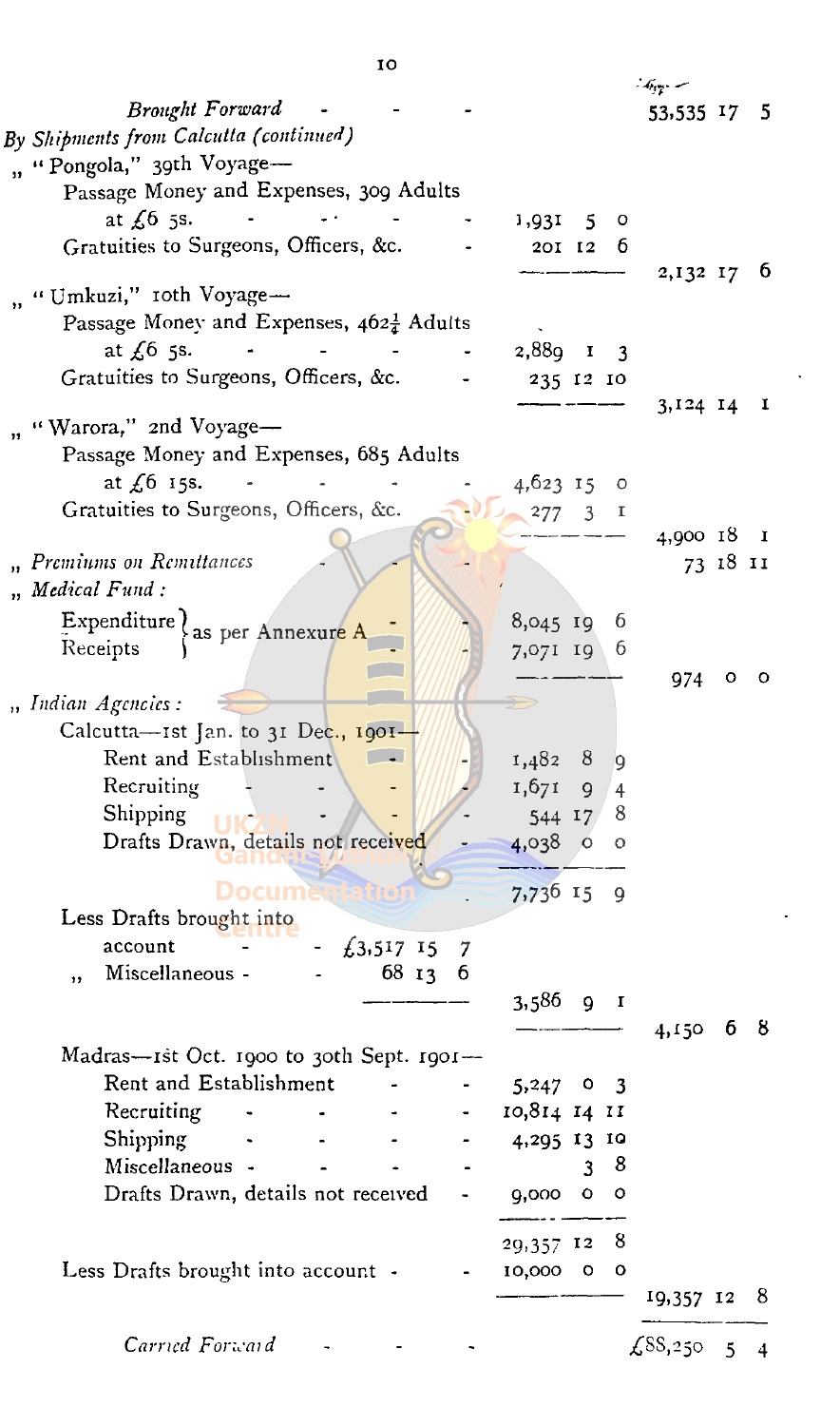$\overline{11}$ Brought Forward  $88,250$  5 4 By Property account, Surplus Funds Invested : On account Present Offices 146 14  $\overline{O}$ "New Offices 9,070 10  $\overline{a}$  $\ddot{\mathbf{O}}$  $9,217$  $\overline{4}$  $\overline{\mathbf{O}}$ "Ruffe's Pension: Receipts 58 16 5 Expenditure 63 14  $\overline{4}$ 4 17 11  $, J. M.$  Legate: Balance purchase price of property (on Bond)  $14,850$  0 0 " Balances: Natal, 30th June, 1902 14,706 13  $\overline{4}$ Madras, 1st October, 1901 -816 12  $\overline{7}$ Calcutta, 1st January, 1902 1,103 11 6 16,626 17  $\overline{5}$ **CONTRACTOR CONTRACTOR**  $£128,949$ 8  $\overline{4}$ **COLLE CONTRACTOR** UK Audited and found correct, (Sgnd.) J. H. RUSSELL, Incorporated Accountant,

Auditor.

Durban, 1st October, 1902.

ا ميں<br>س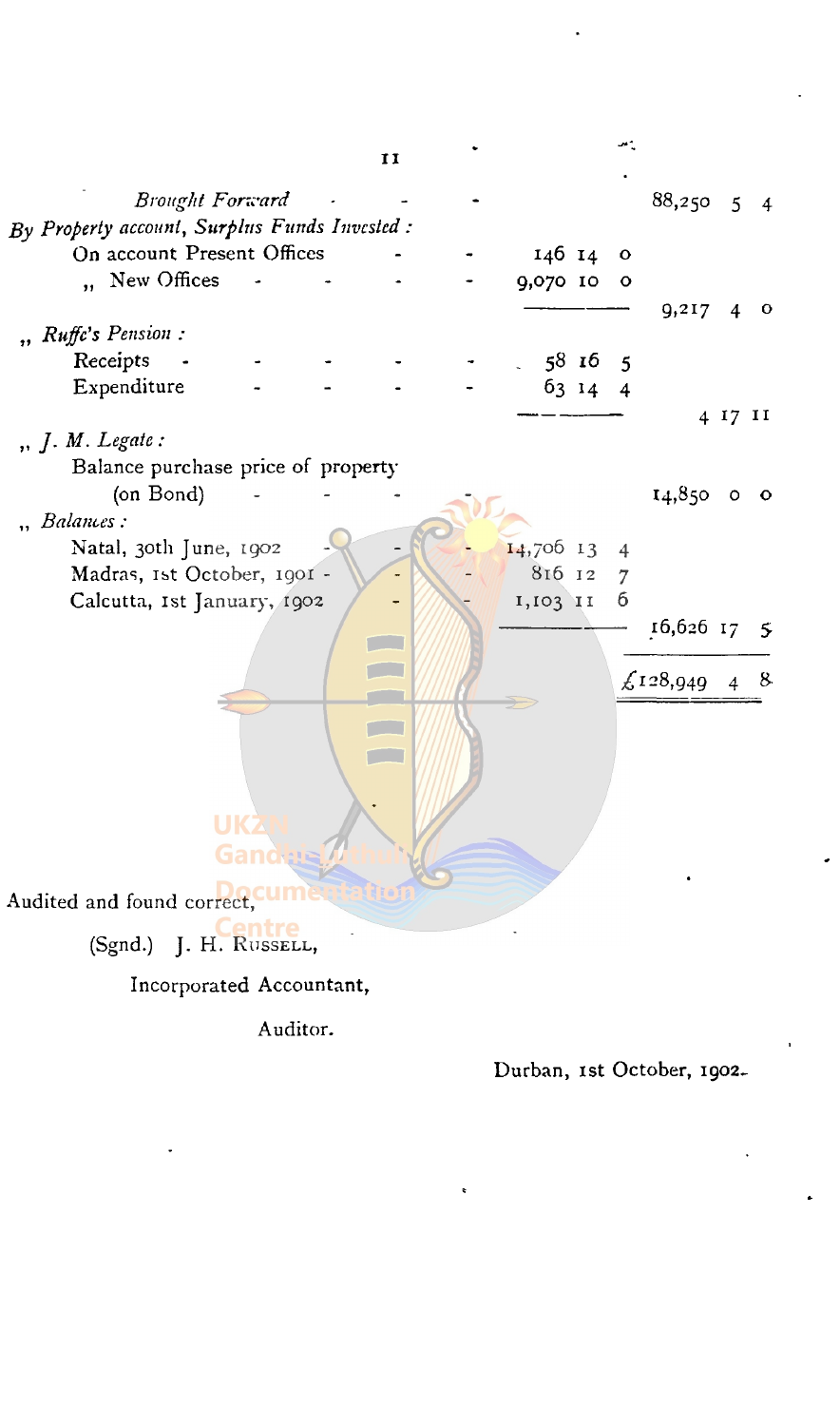### NN EXURE A.

 $\sim$ 

 $\hat{\mathcal{E}}$ 

 $\overline{\phantom{a}}$ 

## MEDICAL

## JULY 1st, 1901, to

## Receipts.

| $\cdot$ o Balance $\cdot$ |                         |            |                |                    |                |                | 1,317    | $\overline{\mathbf{3}}$ | 6 |
|---------------------------|-------------------------|------------|----------------|--------------------|----------------|----------------|----------|-------------------------|---|
| " Medical Fees:           |                         |            |                |                    |                |                |          |                         |   |
| Durban                    | Circle                  |            |                | 734                | 7              | 6              |          |                         |   |
| Pietermaritzburg          | ,                       |            |                | 326 17             |                | O              |          |                         |   |
| (Asst.) do.               | $, \,$                  |            | (Up-Umkomanzi) | 55                 | 7              | 6              |          |                         |   |
| Verulam                   | ,,                      |            |                | 366 17             |                | 6              |          |                         |   |
| $(Ask.)$ do.              | 22                      | (Tongaat)  |                | 306 II             |                | $\circ$        |          |                         |   |
| Avoca                     | ,                       |            |                | 121                | II             | $\circ$        |          |                         |   |
| Isipingo                  | 22                      |            |                | 320                | $\overline{3}$ | 9              |          |                         |   |
| Umzinto                   | 12                      |            |                | $341$ 17           |                | 6              |          |                         |   |
| Howick                    | ,,                      |            |                | 70                 | 10             | $\circ$        |          |                         |   |
| Stanger                   | 11                      |            |                | 175                | 13             | $\circ$        |          |                         |   |
| (Asst.) do.               | ,,                      | (Kearsney) |                | 229                | 12             | 6              |          |                         |   |
| Weenen                    | ,,                      |            |                | ICQ                | $\mathbf{I}$   | 6              |          |                         |   |
| Lower Umzimkulu           | ,,                      |            |                | 131 15             |                | $\circ$        |          |                         |   |
| Nottingham Road           | ,,                      |            |                | 96                 | $\overline{5}$ | $\overline{9}$ |          |                         |   |
| Impendhle                 | ,,                      |            |                | 19                 | 19             | 6              |          |                         |   |
| New Hanover               | ,,                      |            |                | 166 10             |                | $\circ$        |          |                         |   |
| Glencoe                   | $\overline{\mathbf{1}}$ |            |                | 486 13             |                | $\circ$        |          |                         |   |
|                           |                         |            |                |                    |                |                | 4,359 13 |                         | o |
| , Hospital Fees:          |                         |            |                |                    |                |                |          |                         |   |
| Verulam                   | Hospital                |            |                | $626$ 13           |                | o              |          |                         |   |
| Umzinto                   | Gntre                   |            |                | 392 I <sub>4</sub> |                | $\circ$        |          |                         |   |
| Stanger                   | ,,                      |            |                | 282                | $\mathbf{I}$   | $\mathbf o$    |          |                         |   |
| Isipingo                  | ".                      |            |                | 410                | $\overline{7}$ | 6              |          |                         |   |
| Avoca                     | ,,                      |            |                | 454 16             |                | 6              |          |                         |   |
| Pietermaritzburg          | ,                       |            |                | 202 II             |                | $\mathbf O$    |          |                         |   |
| Lower Umzimkulu           | ,,                      |            |                | 113 19             |                | 6              |          |                         |   |
| Estcourt                  | ,,                      |            |                | 38                 | $\mathbf{o}$   | $\mathbf{o}$   |          |                         |   |
| Howick                    | ,,                      |            |                | 2614               |                | o              |          |                         |   |
|                           |                         |            |                |                    |                |                | 2,547 16 |                         | 6 |
| Interest on Investments   |                         |            |                |                    |                |                | 164 10   |                         | O |
|                           |                         |            |                |                    |                |                |          |                         |   |
|                           |                         |            |                |                    |                |                |          |                         |   |

 $\frac{\cancel{6}8,389}{0}$  3 0

 $\ddot{\phantom{0}}$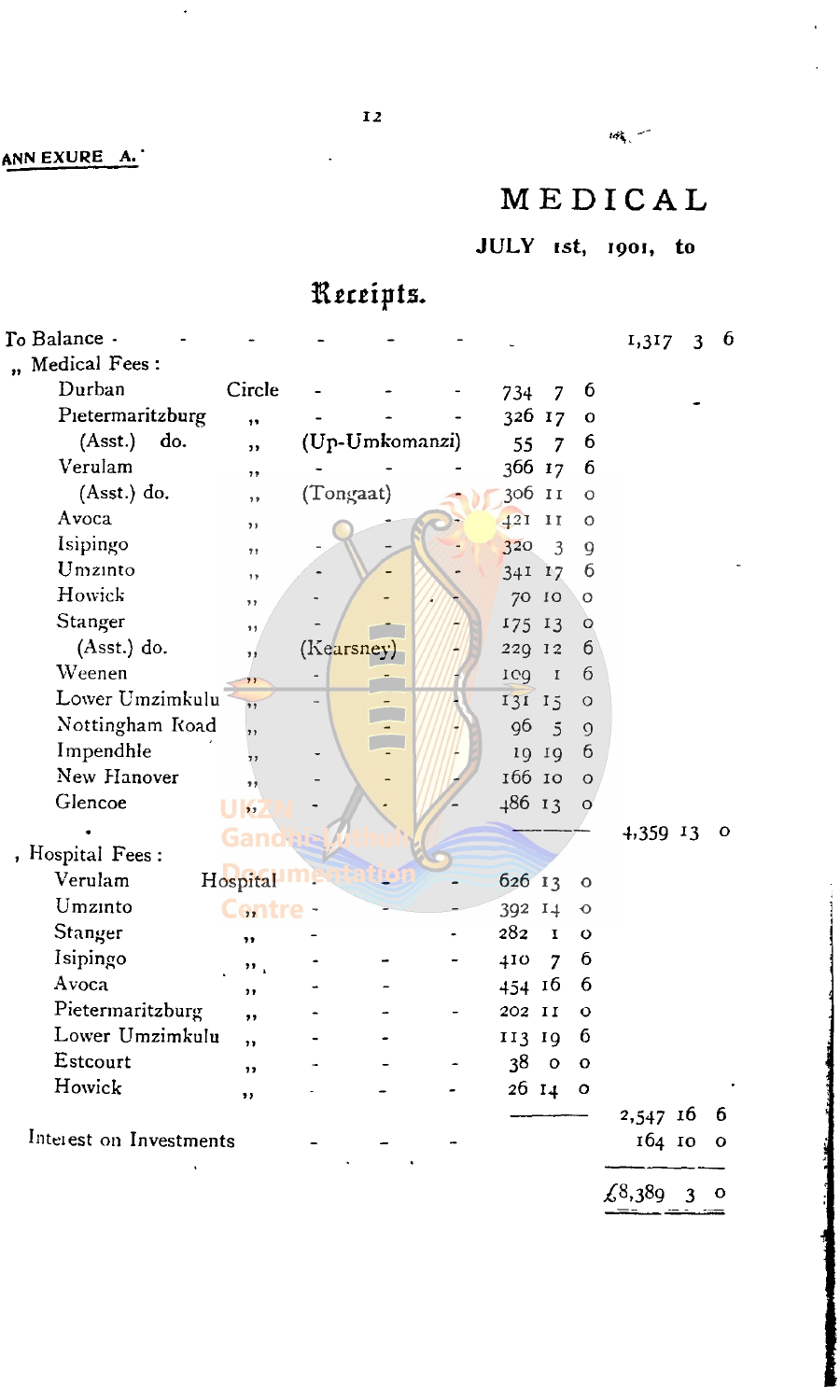## FUND.

 $\Box$ 

and the company of the company of the company of the company of the company of the company of the company of the company of the company of the company of the company of the company of the company of the company of the comp

 $\ddot{\cdot}$ 

JUNE 30th, 1902.

Expenditure.

 $\ddot{\phantom{a}}$ 

| By Salaries—Medical Officers             |  |                        |         | 3.119  | $\overline{4}$   | 6              |
|------------------------------------------|--|------------------------|---------|--------|------------------|----------------|
| Salary-Medical Clerk -                   |  |                        |         | 128    |                  | 6 <sub>8</sub> |
| Verulam Hospital :                       |  |                        |         |        |                  |                |
| Maintenance -                            |  | 538 15                 | 8       |        |                  |                |
| Painting and Repairs                     |  | 74 12                  | o       |        |                  |                |
|                                          |  |                        |         | 613    | $\overline{7}$   | 8              |
| " Avoca Hospital:                        |  |                        |         |        |                  |                |
| Maintenance -                            |  |                        |         | 515 18 |                  | $\tau$         |
| Umzinto Hospital :                       |  |                        |         |        |                  |                |
| Maintenance                              |  | 585.<br>$\overline{5}$ | 9       |        |                  |                |
| Painting and Repairs                     |  | $I4 \quad 0$           | $\circ$ |        |                  |                |
| "Isipingo Hospital:                      |  |                        |         | 599    | 5                | 9              |
| Maintenance                              |  |                        |         | 407    | $\overline{4}$   | 4              |
| " Howick Hospital:                       |  |                        |         |        |                  |                |
| Rent -                                   |  | 36<br>$\circ$          | $\circ$ |        |                  |                |
| <b>Allowance Medicines</b>               |  | 25<br>$\circ$          | O       |        |                  |                |
| Maintenance                              |  | 55 10                  | 4       |        |                  |                |
|                                          |  |                        |         | 116 10 |                  | 4              |
| Estcourt Hospital:                       |  |                        |         |        |                  |                |
| Rent                                     |  | 300                    | $\circ$ |        |                  |                |
| Maintenance                              |  | 135<br>$\overline{2}$  | 6       |        |                  |                |
|                                          |  |                        |         | 165    | $\boldsymbol{2}$ | 6              |
| <b>Centre</b><br>"Stanger Hospital:      |  |                        |         |        |                  |                |
| Rent, Compounder's Cottage               |  | 4 10                   | o       |        |                  |                |
| Cottage purchased for                    |  | 138<br>o               | o       |        |                  |                |
| Maintenance                              |  | 401<br>$\overline{2}$  | 5       |        |                  |                |
| Additions, Tank                          |  | 67<br>$\mathbf O$      | $\circ$ |        |                  |                |
| " Lower Umzimkulu Hospital:              |  |                        |         | 610 12 |                  | 5              |
| Rent                                     |  | 42<br>o                | o       |        |                  |                |
| Maintenance                              |  | 6<br>181               |         |        |                  |                |
| Erection of, and Repairs to, Attendant's |  |                        |         |        |                  |                |
| Quarters                                 |  | 53 18                  | $\circ$ |        |                  |                |
| Dundee (Talana) Hospital:                |  |                        |         | 277    |                  |                |
| Survey and Architect's Fees              |  | 31<br>g.               | 6       |        |                  |                |
| 1st and 2nd Instalments Contract Price   |  | 700<br>o               | o       |        |                  |                |
| Contract Water Supply                    |  | 195 II                 | o       |        |                  |                |
|                                          |  |                        |         | 927    | о                | O              |
| Carried Forward                          |  |                        |         |        |                  |                |
|                                          |  |                        |         | €7,479 | 17               | 10             |

 $\ddot{\phantom{0}}$ 

¥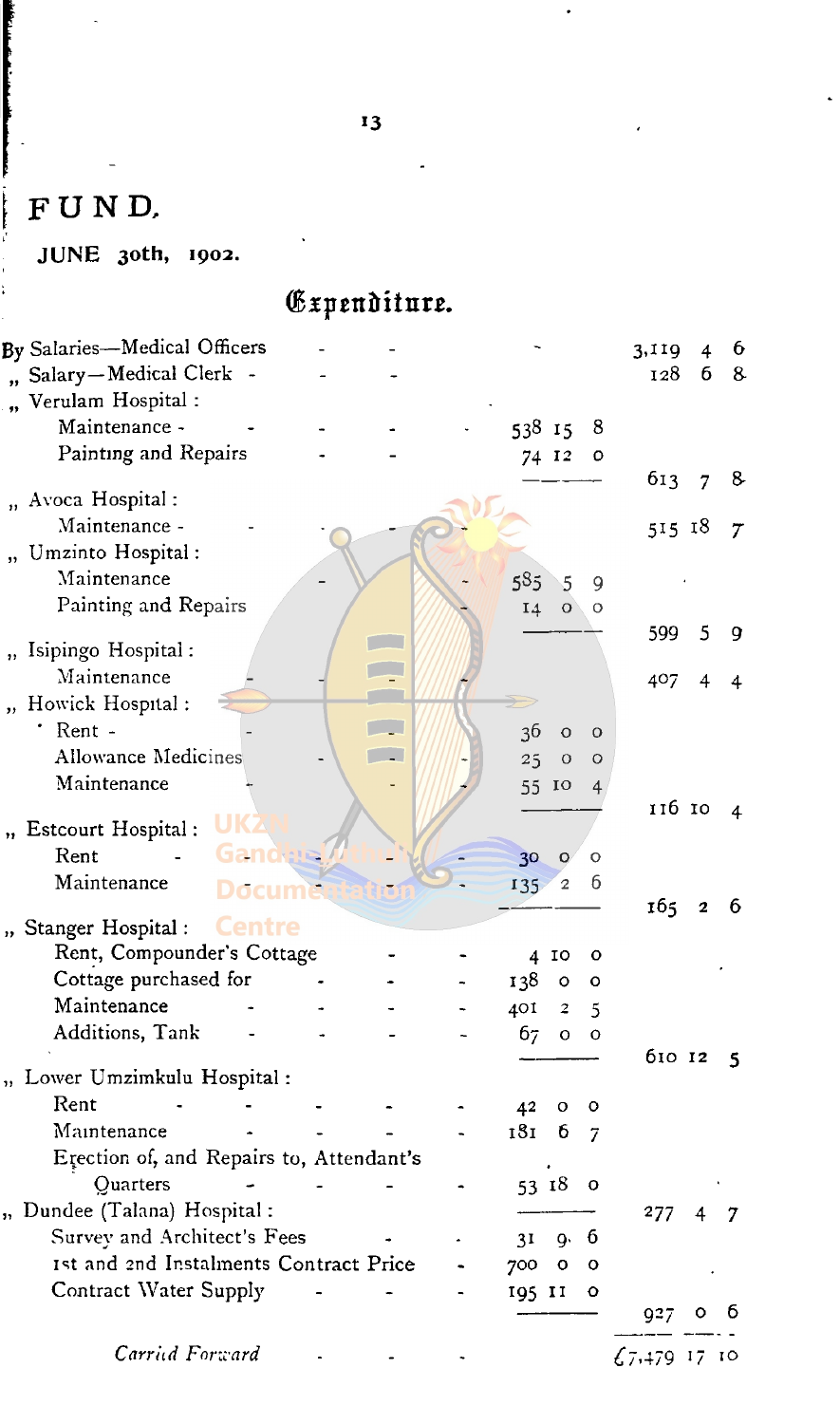|                                            | Brought Forward          |          |  |           |                |         | 7,479 17 10    |                 |                 |
|--------------------------------------------|--------------------------|----------|--|-----------|----------------|---------|----------------|-----------------|-----------------|
| Pietermaritzburg Railway Hospital:         |                          |          |  |           |                |         |                |                 |                 |
| Hospital Fees                              |                          |          |  | 439 10    |                | o       |                |                 |                 |
|                                            | Refund On account do.    |          |  |           | 19             | $\circ$ |                |                 |                 |
| <b>Burial Fees</b>                         |                          |          |  | <b>IO</b> | $\overline{2}$ | 6       |                |                 |                 |
|                                            |                          |          |  |           |                |         | 450 II         |                 | 6               |
| Durban (Government) Hospital Fees          |                          |          |  |           |                |         |                | 0 <sub>16</sub> | $\circ$         |
| Printing, Stationery and Advertising<br>,, |                          |          |  |           |                |         |                | 78 15           | $\pmb{2}$       |
| Insurance of Hospitals -<br>,,             |                          |          |  |           |                |         |                | 18 II           | $6\phantom{1}6$ |
| <b>Travelling Expenses</b>                 |                          |          |  |           |                |         | 13             | $\overline{3}$  | 6               |
| Medical Assistance                         |                          |          |  |           |                |         | $\overline{4}$ | $\overline{4}$  | o               |
|                                            |                          |          |  |           |                |         | 8,045 19       |                 | 6               |
| Balance (Cash)                             |                          |          |  |           |                |         | 343            | $\mathbf{3}$    | 6               |
|                                            |                          |          |  |           |                |         | £8,389         | 3               | o               |
|                                            |                          |          |  |           |                |         |                |                 |                 |
|                                            |                          |          |  |           |                |         |                |                 |                 |
| Capital Expenditure                        |                          |          |  | $1,185$ 3 |                | 6       |                |                 |                 |
| Ordinary                                   | $\overline{\mathbf{u}}$  |          |  | 6,860 16  |                | $\circ$ |                |                 |                 |
|                                            |                          |          |  |           |                |         | £8,045 19      |                 | 6               |
| Audited and found correct,                 |                          |          |  |           |                |         |                |                 |                 |
|                                            | (Sgnd.) J. H. RUSSELL,   |          |  |           |                |         |                |                 |                 |
|                                            | Incorporated Accountant, |          |  |           |                |         |                |                 |                 |
|                                            |                          | Auditor. |  |           |                |         |                |                 |                 |
|                                            |                          |          |  |           |                |         |                |                 |                 |

#### Durban. 1st October, 1902.

ţ.

 $\ddot{\phantom{0}}$ 

 $\ddot{\phantom{0}}$ 

 $\ddot{\phantom{0}}$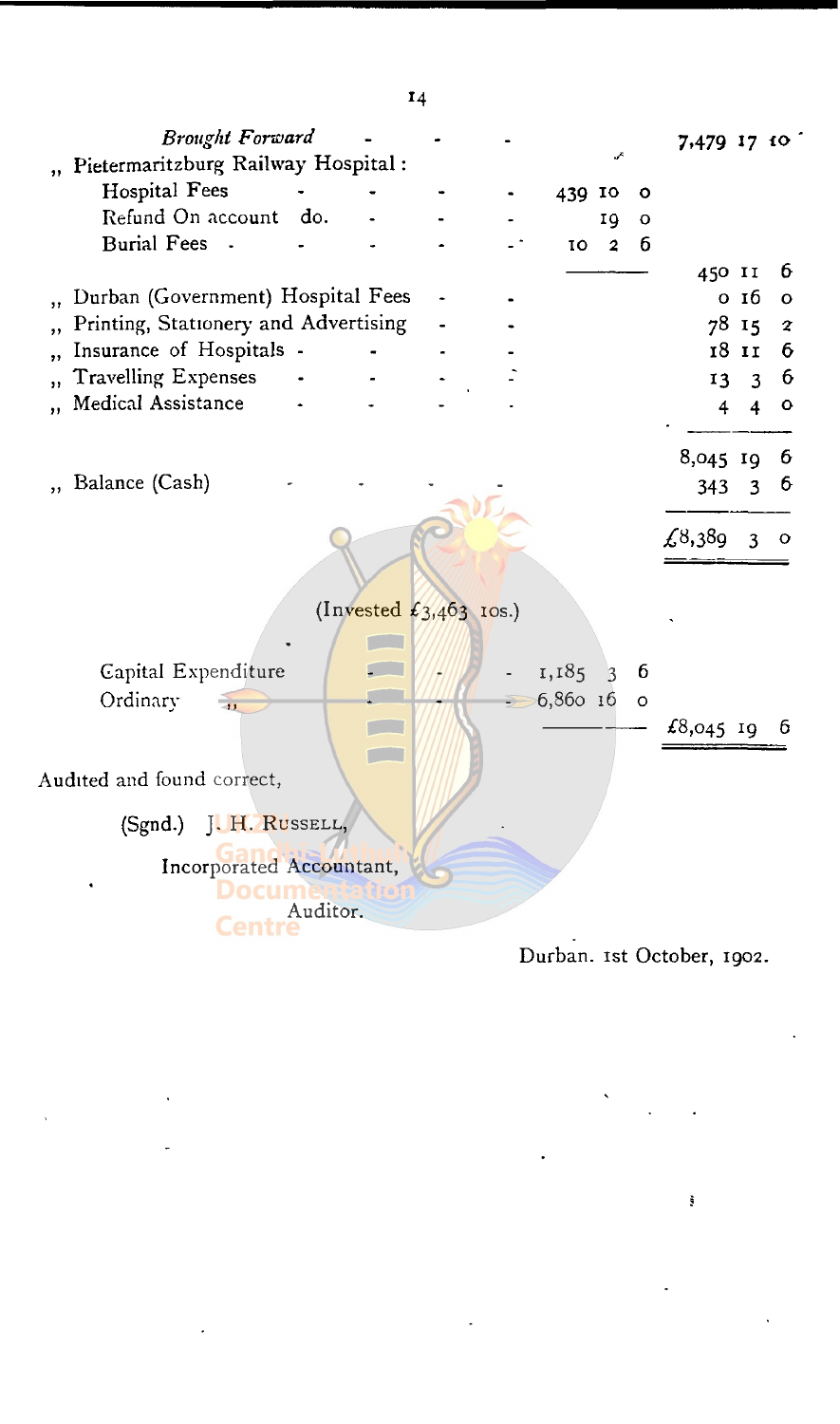## RETURN PASSAGE FUND.-STATEMENT OF INVESTMENTS

#### 30th JUNE, 1902.

| WHERE INVESTED.                                                         | AMOUNT OF INVESTMENT.                                           |                                                |                                                     |                |                         |                    | PURCHASED<br>FOR.                                                        |                                                                      | AMOUNT.                                             |                                                                        | TOTAL.          |          |                            |  |
|-------------------------------------------------------------------------|-----------------------------------------------------------------|------------------------------------------------|-----------------------------------------------------|----------------|-------------------------|--------------------|--------------------------------------------------------------------------|----------------------------------------------------------------------|-----------------------------------------------------|------------------------------------------------------------------------|-----------------|----------|----------------------------|--|
| Intal 4%Debentures<br>lew South Wales<br>31% Debentures                 | 113 14<br>423 19<br>359 10<br>701]<br>4101<br>95<br>364I<br>402 | $\overline{2}$<br>18<br>$\mathbf b$<br>19<br>5 | $\theta$<br>11<br>O<br>0<br>9<br>2<br>$\bf{5}$<br>9 | 15,225         | $\overline{\mathbf{4}}$ |                    | 10 Exchanged for<br>Natal 4 $\lambda$ 4 $\frac{1}{2}$ %<br>Purchased for | 107  19<br>395i<br>3401<br>648<br>390]<br>90<br>$340^{\circ}$<br>378 | 16<br>11<br>10<br>7<br>10<br>11<br>3                | $\overline{1}$<br>9<br>5<br>3<br>10<br>11<br>3<br>$\ddot{\phantom{1}}$ | $14,014$ 15     |          | 11                         |  |
|                                                                         |                                                                 |                                                |                                                     | 2,871          | 16                      | $\hat{0}$          | Brokerage.<br>58 21 2 18 - 35 1<br>20 b 4 9 18 3 20 2                    | 2.082<br>$\overline{1}$                                              | 10 <sup>°</sup><br>3                                | 9<br>7                                                                 |                 |          |                            |  |
| lictoria 4%<br>Debentures                                               |                                                                 |                                                |                                                     | 329            | 18                      |                    | Purchased for<br><b>Brokerage</b>                                        | 340                                                                  | $13$ .<br>16                                        | O.<br>6                                                                | 2,689           | 14       |                            |  |
| iatal 5%Debentures                                                      | 3,000<br>8.500<br>4.000<br>1,800                                | U.<br>o<br>$\cup$<br>$\cup$                    | $\cup$<br>$\cup$<br>$^{+}$<br>ü                     |                |                         |                    | Purchased for                                                            | 3,000<br>8,500<br>$4.000^{\circ}$<br>1,800,                          | $\left( \right)$<br>Ü<br>$\left($<br>0 <sup>1</sup> | $^{(1)}$<br>O.<br>u<br>$\blacksquare$                                  | 341             | 9        | 6                          |  |
| Juiban Corporation                                                      | 2,700                                                           | $\left  \cdot \right $                         | O.                                                  | 17,300         | $_{\odot}$              | $\theta$           | <b>Premiums</b><br>$245 \pm 170 \pm 63$ and<br>Purchased for             | 17,300<br>$+01$<br>2,700                                             | 0<br>o<br>Ü                                         | $\cup$<br>$\blacksquare$<br>o                                          | $17,701^\circ$  | U.       | $\mathbf{u}$               |  |
| 44% Debentures                                                          | 400                                                             | $\blacksquare$                                 | $\mathbf{U}$<br>$-5$                                | 3,100          | $\mathbf{u}$            | $\theta$           | Premiums<br>$\pm 121$ $10i$ and $\pm 30$                                 | 400.<br>3,100<br>151                                                 | $\left( \right)$<br>0<br>$\mathbf{i}^{\mathbf{0}}$  | o<br>O.<br>0                                                           | $3,251$ 10      |          | $\theta$                   |  |
| 0.31% Consol St'ck                                                      | 2,500<br>2,900<br>3,000                                         | $_{0}$<br>O.<br>0                              | 0<br>$\overline{0}$<br>$\theta$                     | um<br>8,400    | I)                      | $\overline{0}$     | Purchased for<br>Premuu<br>Purchased for                                 | 2,500<br>50<br>2,900<br>3,000<br>331                                 | $\theta$<br>$\blacksquare$<br>£E.<br>9<br>15        | $\theta$<br>$\bf{0}$<br>$\Omega$<br>Ð<br>Ð                             |                 |          |                            |  |
| M. Burg Corpor-<br>ation 5% Deben-<br>tures                             |                                                                 |                                                |                                                     | 500            | $\theta$                | 0                  | Premium<br>Puvebused for<br>Premum                                       | 500<br>16                                                            | $\mathbf{d}$<br>5                                   | 0<br>0                                                                 | 8,483           | 15       | $\mathbf{u}$               |  |
| <b>lo. do 3½% Con</b><br>Stock<br>ank of Africa<br>$\ddot{\phantom{a}}$ | 002.1<br>$1,100^{\circ}$                                        | o<br>$\bullet$                                 | u<br>Ō                                              | 3,000          | $\bullet$               | H)                 | Fixed Deposit                                                            | 1,200.<br>1,100                                                      | $\mathbf{u}$<br>$\mathbf{0}$ ,                      | 0<br>$\mathbf{0}$                                                      | 516.<br>2,910   | õ<br>-1) | 0<br>$\boldsymbol{\theta}$ |  |
| M. Burg<br>$\ddot{\phantom{a}}$                                         |                                                                 |                                                |                                                     | 2,300<br>1,200 | 0<br>$\bullet$          | $\mathbf{0}$<br>O. | Bond $@$ $\frac{1}{6}$                                                   |                                                                      |                                                     |                                                                        | 2,300,<br>1,200 | o<br>Ð   | 0<br>Ü                     |  |
|                                                                         |                                                                 |                                                |                                                     | 54,226         | -19                     | 5                  |                                                                          |                                                                      |                                                     |                                                                        | 53,408          | 9        | ð                          |  |

The Indian Immigration Trust Board of Natal.

(Signed) F. COILLARD SMITH, Accountant.

 $\sim$  47

Audited and found correct.

utban, 1st October, 1902.

(Signed) J. H. RUSSELL, Incorporated Accountant, Auditor.

 $\ddot{\phantom{a}}$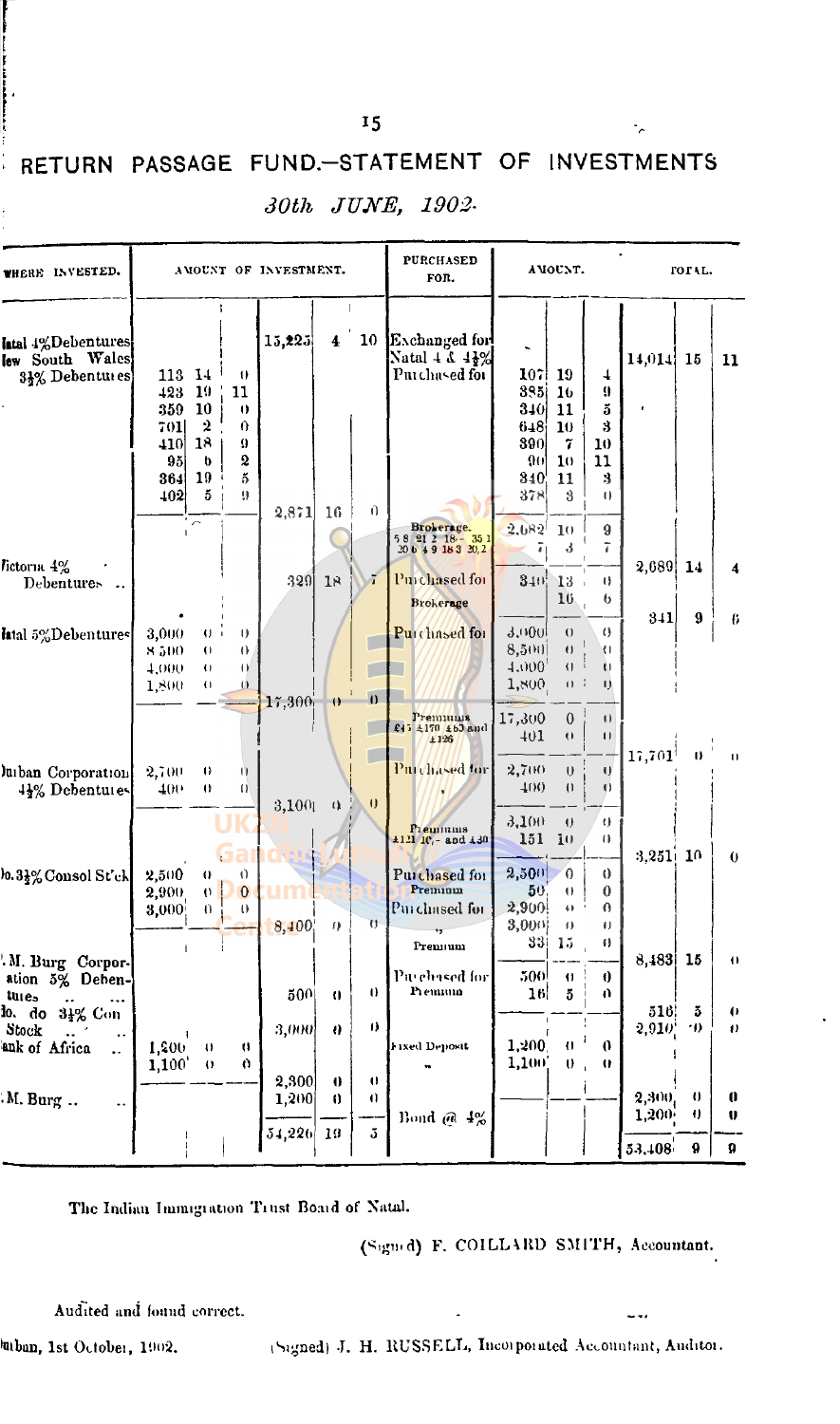## LANDED PROPERTY.-STATEMENT OF INVESTMENTS.

 $\mathcal{H}$ 

| WHERE INVESTED.                  |     | AMOUNT OF INVESTMENT. |                 |              | <b>PARTICULARS</b><br>OF PURCHASE.                                          |                     | AMOUNT.                        |                                                                                                                                                                                                                                                                                                                                                                                                                                                                                                     |                           | 10TAL.                     |                 |
|----------------------------------|-----|-----------------------|-----------------|--------------|-----------------------------------------------------------------------------|---------------------|--------------------------------|-----------------------------------------------------------------------------------------------------------------------------------------------------------------------------------------------------------------------------------------------------------------------------------------------------------------------------------------------------------------------------------------------------------------------------------------------------------------------------------------------------|---------------------------|----------------------------|-----------------|
| Offices Durban<br>(Ahwal Street) |     | 1,838                 | $\pmb{\Omega}$  | 9            | Purchased for<br>Additions<br>Expenses                                      | 3,050<br>494<br>132 | $\theta$<br>$\mathbf{a}$<br>16 | $\theta$<br>$\mathbf{I}% _{t}\left  \mathbf{I}_{t}\right  ^{-1}\left  \mathbf{I}_{t}\right  ^{-1}\left  \mathbf{I}_{t}\right  ^{-1}\left  \mathbf{I}_{t}\right  ^{-1}\left  \mathbf{I}_{t}\right  ^{-1}\left  \mathbf{I}_{t}\right  ^{-1}\left  \mathbf{I}_{t}\right  ^{-1}\left  \mathbf{I}_{t}\right  ^{-1}\left  \mathbf{I}_{t}\right  ^{-1}\left  \mathbf{I}_{t}\right  ^{-1}\left  \mathbf{I}_{t}\right  ^{-1}\left  \mathbf{I}_{t}\right  ^{-1}\left  \mathbf{I}_{t}\right  ^{-1}\left $<br>6 |                           |                            |                 |
|                                  |     |                       |                 |              | Less half of                                                                | 3,676               | 19                             |                                                                                                                                                                                                                                                                                                                                                                                                                                                                                                     |                           |                            |                 |
|                                  |     |                       |                 |              | Property<br>bloa<br>$\sim$                                                  | 1,838               | 9                              | 10                                                                                                                                                                                                                                                                                                                                                                                                                                                                                                  | $1.838^{1}$               | 9                          | $\mathbf{9}$    |
| New Offices, Durban<br>(Creek)   |     | 9,070                 | 10              |              | 0 Purchased for<br>Expenses:                                                | 7,000               | $\theta$                       | $\mathbf{0}$                                                                                                                                                                                                                                                                                                                                                                                                                                                                                        |                           |                            |                 |
|                                  |     |                       |                 |              | Interest<br>Architect, .c.<br>Building, 1st                                 | 350<br>120          | $\theta$<br>10 <sup>°</sup>    | $\theta$<br>$\left\{ \right\}$                                                                                                                                                                                                                                                                                                                                                                                                                                                                      |                           |                            |                 |
|                                  |     |                       |                 |              | and 2nd In-<br>stalment                                                     | 1,600               | $\theta$                       | $\bf{0}$                                                                                                                                                                                                                                                                                                                                                                                                                                                                                            |                           |                            | $\mathbf{0}$    |
| Depot, Madras                    |     | 729                   |                 | $\mathbf{1}$ | Purchased for<br>Expenses                                                   | 30                  | 698 19<br>$\overline{+}$       | $\overline{2}$<br>11                                                                                                                                                                                                                                                                                                                                                                                                                                                                                | $9,070^{\circ}$ 10<br>729 | $\overline{1}$             | $\mathbf{1}$    |
| Durban:<br>Bond at $6\%$         |     | 14,850                | $\theta$        | $\theta$     | The half $(\frac{1}{2})$<br>of Property<br>sold for<br>$\ddot{\phantom{a}}$ | 16,500              | $\bigoplus$                    | 0                                                                                                                                                                                                                                                                                                                                                                                                                                                                                                   |                           |                            |                 |
|                                  |     |                       |                 |              | $\frac{1}{1}$ st Inst 1,650 0 0                                             |                     |                                |                                                                                                                                                                                                                                                                                                                                                                                                                                                                                                     |                           |                            |                 |
|                                  |     |                       |                 |              | Less Ex $200$ 6 0<br>£1449 14 0                                             |                     |                                |                                                                                                                                                                                                                                                                                                                                                                                                                                                                                                     |                           |                            |                 |
|                                  | H I |                       |                 |              | <b>C</b> xpenses 200 6 0                                                    | 1650                | -01                            | $\theta$                                                                                                                                                                                                                                                                                                                                                                                                                                                                                            | 14,850                    | O.                         | $\mathbf{u}$    |
|                                  |     | 26,488                | $3\phantom{.0}$ | 10           |                                                                             |                     |                                |                                                                                                                                                                                                                                                                                                                                                                                                                                                                                                     | 26,488                    | $\boldsymbol{\mathcal{S}}$ | 10 <sub>1</sub> |

### 30th JUNE, 1902.

The Indian Immigration Trust Board of Natal.

ï

' (Signed) F. COILLARD SMITH, Accountant.

Audited and found correct,

(Signed) J. H. RUSSELL, Incorporated Accountant, Auditor.

 $\ddot{\ddot{\sigma}}$ 

 $\ddot{\phantom{a}}$ 

Durban, 1st October, 1901.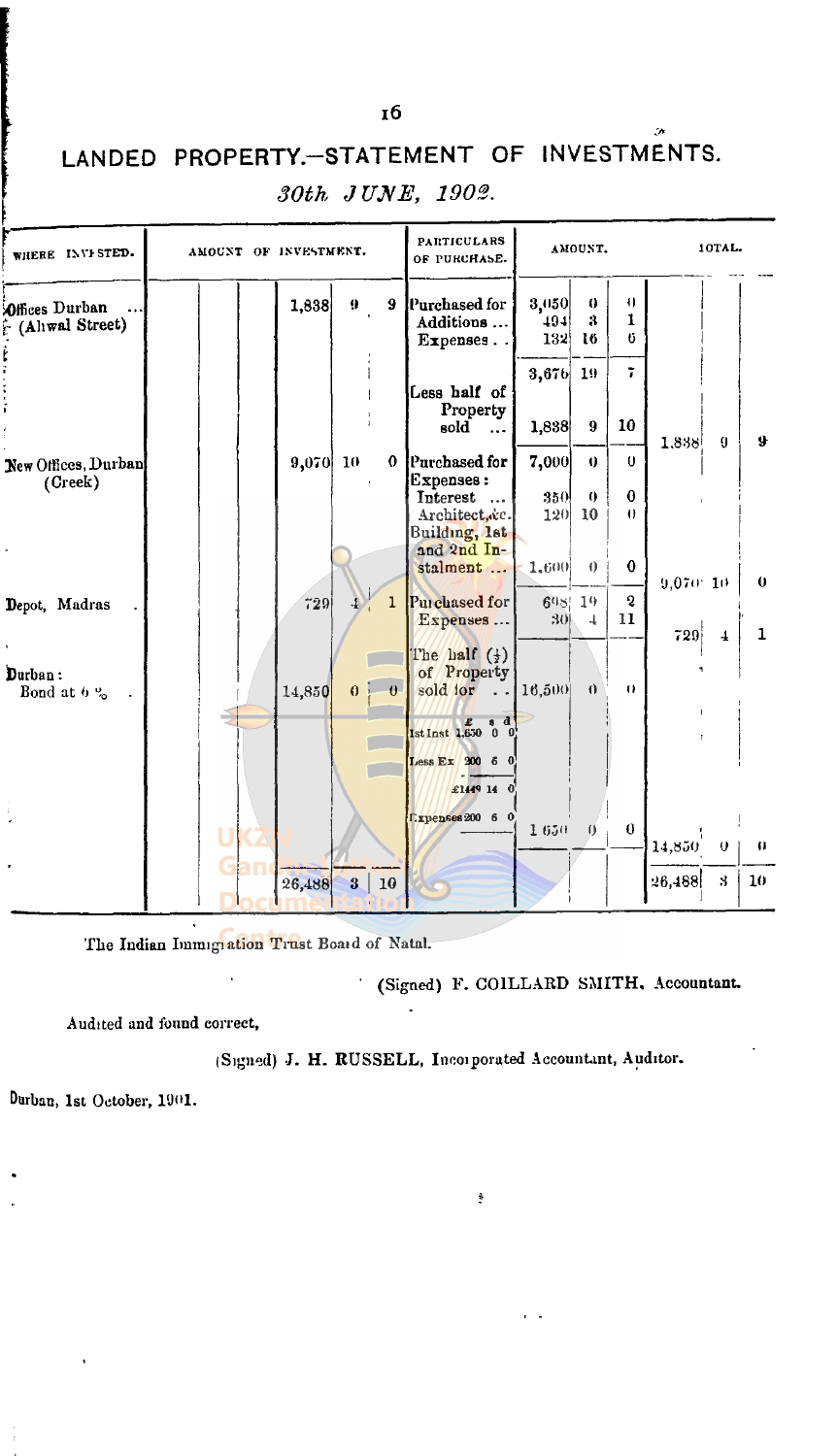### MEDICAL FUND.-STATEMENT OF INVESTMENTS.

| WHERE INVESTED                                |                                                                                            |                       |               | AMOUNT OF INVESTMENT      |                          |              | <b>PARTICULARS</b><br>OF PURCHASE | AMOUNT                  |                              |                                              |       | TOTAL    |                        |
|-----------------------------------------------|--------------------------------------------------------------------------------------------|-----------------------|---------------|---------------------------|--------------------------|--------------|-----------------------------------|-------------------------|------------------------------|----------------------------------------------|-------|----------|------------------------|
| Natal 5%                                      | 1,000<br>200                                                                               | 0<br>$\mathbf{u}$     | $\theta$<br>0 |                           |                          |              |                                   |                         |                              |                                              |       |          |                        |
| Pietermantzburg                               | 1,200                                                                                      | $\blacksquare$        | $\bullet$     | 1,200                     | $\theta$                 |              | <sup>0</sup> Purchased for        | 1,000<br>200<br>14      | 0<br>$\theta$<br>$\Omega$    | $\mathbf{U}$<br>$\mathbf{0}$<br>$\mathbf{0}$ |       |          |                        |
| Corporation 5%<br>Debentures                  | 500)                                                                                       | $\boldsymbol{\theta}$ | 0             | 1,700                     | $\boldsymbol{\theta}$    |              | Premium.<br>(a) Purchased for     | 1,200                   | $\bf{0}$                     | $\mathbf{0}$                                 | 1,214 | $\Omega$ | $\left( \cdot \right)$ |
| Pietermaritzburg                              |                                                                                            |                       |               |                           |                          |              | Premium.<br>Purchased for         | 72<br>500               | $\theta$<br>0                | 0<br>ß                                       |       |          |                        |
| Corporation 6%<br>Debentures                  |                                                                                            |                       |               |                           |                          |              | Premium.                          | 35                      | o                            | 0                                            | 1,807 | $\bf{0}$ | G.                     |
|                                               |                                                                                            |                       |               | 100                       | $\cup$                   | $\mathbf{u}$ | Purchased for<br>Premium          | 100<br>20 <sup>1</sup>  | $\mathbf{a}$<br>$\mathbf{d}$ | $\Omega$<br>$\theta$                         | 120   | ₩        |                        |
| Duiban Coipoia-<br>tion $1\frac{1}{2}\%$ Deb. | 100<br>$\theta$<br>$\left\langle \cdot \right\rangle$<br>2001<br>$\mathbf{0}$<br>O.<br>300 | $\mathbf{D}$          | $\mathbf{H}$  | Purchased for<br>Premium. | 100 <sub>1</sub><br>-lil |              | $\theta$<br>0                     |                         |                              | $\mathbf{e}$                                 |       |          |                        |
|                                               |                                                                                            |                       |               |                           |                          |              | Purchased for<br>Premium          | 200i<br>16 <sub>i</sub> | 10<br>$\Omega$<br>$\theta$   | €<br>$\theta$                                |       |          |                        |
|                                               |                                                                                            |                       |               |                           |                          |              |                                   |                         |                              |                                              | 322   | 10       | 0                      |
|                                               |                                                                                            |                       |               | 3,300                     | $\overline{0}$           | $\mathbf{0}$ |                                   |                         |                              |                                              | 3,463 | 10       | $\mathbf{I}$           |

### 30th JUNE, 1902.

The Indian Immigration Trust Board of Natal.

(Signed) F. COILLARD SMITH, Accountant.

Audited and found correct.

Gand (Signed) J. H. RUSSELL, Incorporated Accountant, Auditor.

Durban, 1st October, 1902. OCUMENT ENTER

 $\ddot{\phantom{0}}$ 

**Centre**